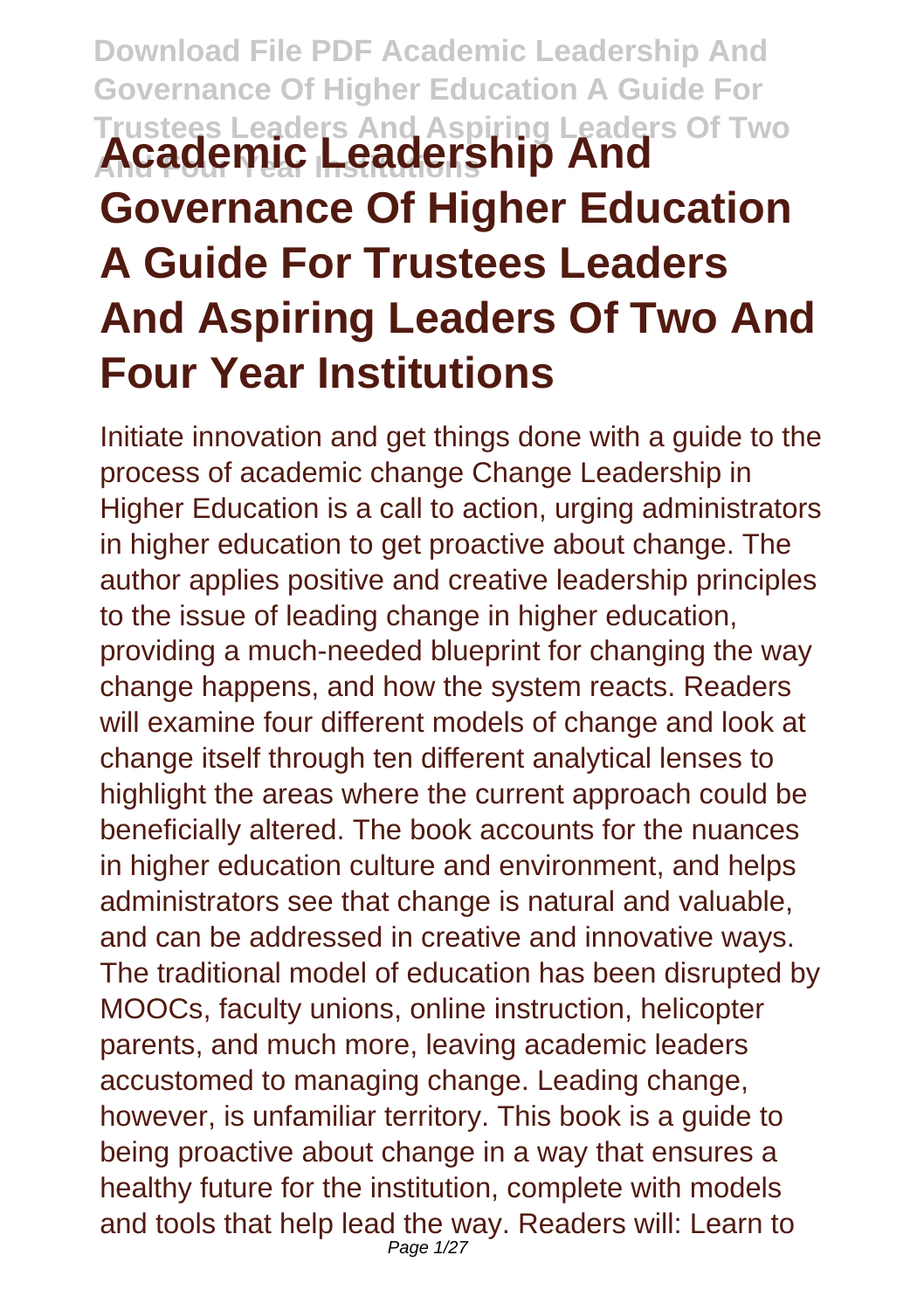**Download File PDF Academic Leadership And Governance Of Higher Education A Guide For Tead change instead of simply "managing" it Examine<sup>o</sup>** different models of change, and redefine existing approaches Discover a blueprint for changing the process of change Analyze academic change through different lenses to gain a wider perspective Leading change involves some challenges, but this useful guide is a strong conceptual and pragmatic resource for forecasting those challenges, and going in prepared. Administrators and faculty no longer satisfied with the status quo can look to Change Leadership in Higher Education for real, actionable guidance on getting change accomplished.

The new status of money -- Prestige, money, and the ends of higher education -- Learning for dollars -- Humanities and the market-model university -- The destruction of reading -- Means and ends, signs and symbols -- Packaging ethics -- Leading the self into the world -- Science, art, and democracy : a partnership -- The higher utility

This book engages with and advances the current debate on new governance by providing a much-needed analysis of its relationship with the courts. New modes of governance have produced a plethora of instruments and actors at various levels that present a challenge to more traditional forms of command-and-control regulation. In this respect, it is commonly maintained that new governance generally – and political experimentation more broadly – weakens the power of the courts, producing a legitimacy problem for new forms of governance and, perhaps more fundamentally, for law itself. Focusing on the European Union, this book offers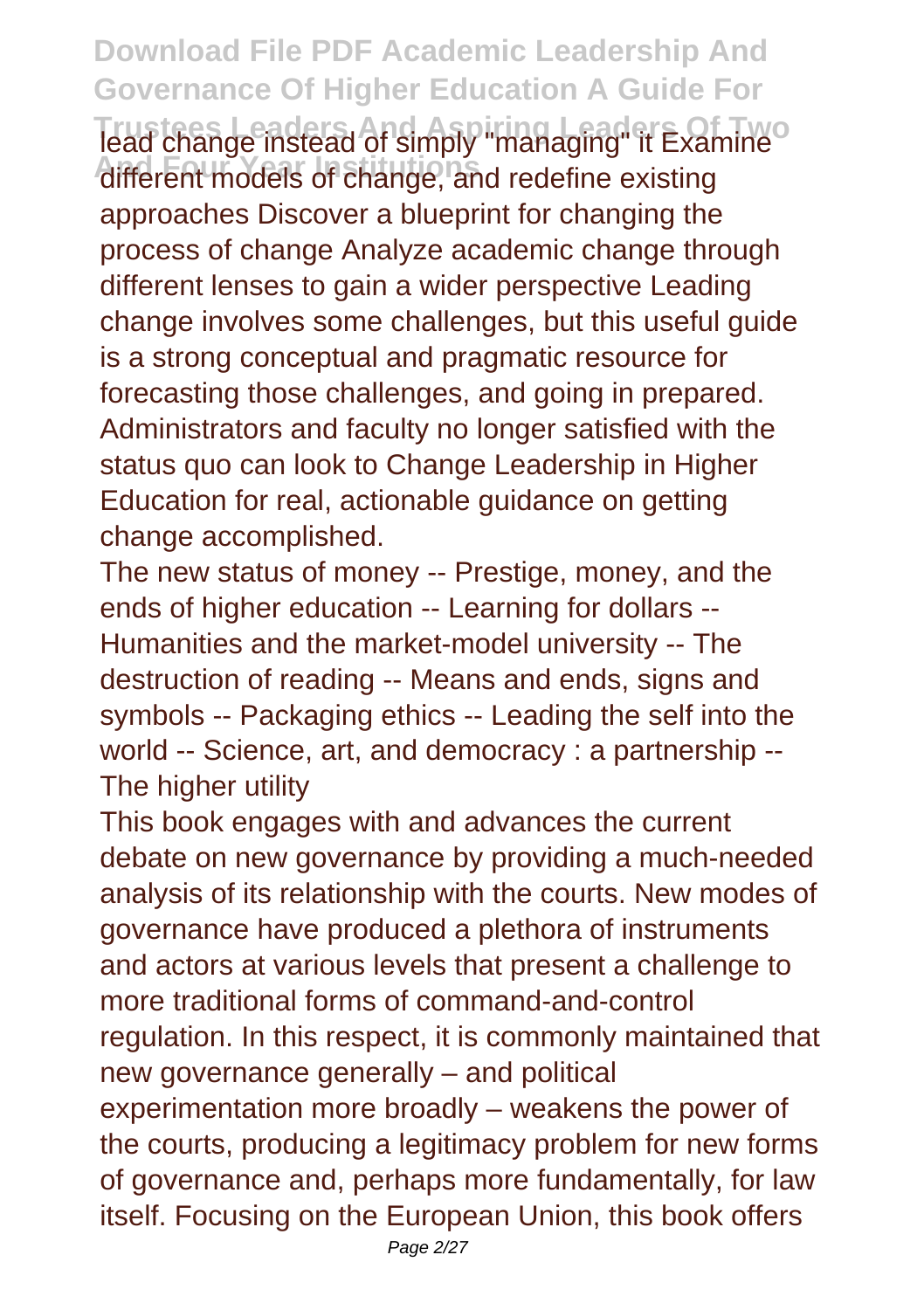**Download File PDF Academic Leadership And Governance Of Higher Education A Guide For Trustees Leaders And Aspiring Leaders Of Two** a new account of the role of the courts in new governance. Connecting new governance with the conception of deliberative democracy, this book demonstrates how the role of courts has been transformed by the legal and political experimentation currently taking place in the European Union. Drawing on a series of case studies, it is argued that, although deliberations in governance frameworks provide little by way of hard, binding law, these collaborative frameworks nevertheless condition judicial decision making. With farreaching implications for how we understand the justiciability of 'soft law', participation rights, the legitimacy of governance measures, and the role of courts beyond the nation-state, this book argues that, far from undermining the power of the courts, governance regimes assist their functioning. Its analysis will therefore be of considerable interest for lawyers, political scientists and anyone interested in the transformation of the judiciary in the era of new governance.

Drawing upon the smart experiences of "world class" cities in North America, Canada and Europe, this book provides the evidence to show how entrepreneurshipbased and market-dependent representations of knowledge production are now being replaced with a community of policy makers, academic leaders, corporate strategists and growth management alliances, with the potential to liberate cities from the stagnation which they have previously been locked into by offering communities: the freedom to develop polices, with the leadership and strategies capable of reaching beyond the idea of "creative slack"; a process of reinvention,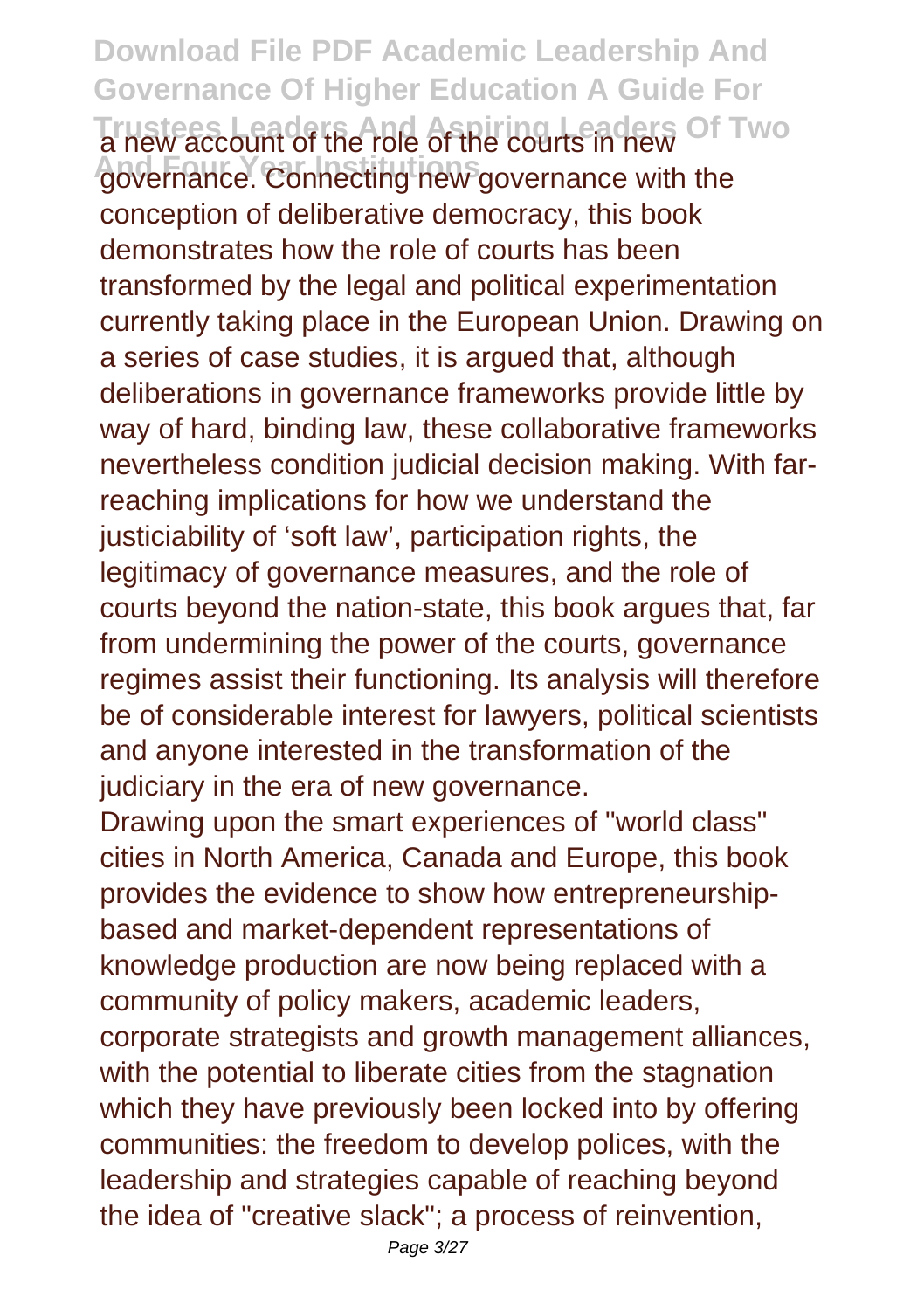**Download File PDF Academic Leadership And Governance Of Higher Education A Guide For** whereby cities become "smarter," in using intellectual<sup>o</sup> **And Four Year Institutions** capital to not only meet the efficiency requirements of wealth creation, but to become centres of creative slack; the political leadership capable of not only being economically innovative, or culturally creative, but enterprising in opening-up, reflexively absorbing and discursively shaping the democratic governance of such developments; the democratic governance to sustain such developments. Drawing together the critical insights from papers from a collection of leading international experts on the transition to smart cities, this book proposes to do what has recently been asked of those responsible for creating Smarter Cities. That is: provide the definitional components, critical insights and institutional means by which to get beyond the all too often self-congratulatory tone cities across the world strike when claiming to be smart and by focussing on the critical role master-plans and design codes play in supporting the sustainable development of communities. This book was published as a special issue of Urban Technology.

In response to the COVID-19 pandemic, universities around the globe have taken numerous extraordinary measures and implemented many changes to their strategic, operational, and academic activities. Currently, there is a transformation taking place from the emergency decision-making in the early stages of the pandemic towards reflection and resolution on how the past months can shape governance and strategy. Higher education institutions have been facing challenges with the alignment of their university governance for their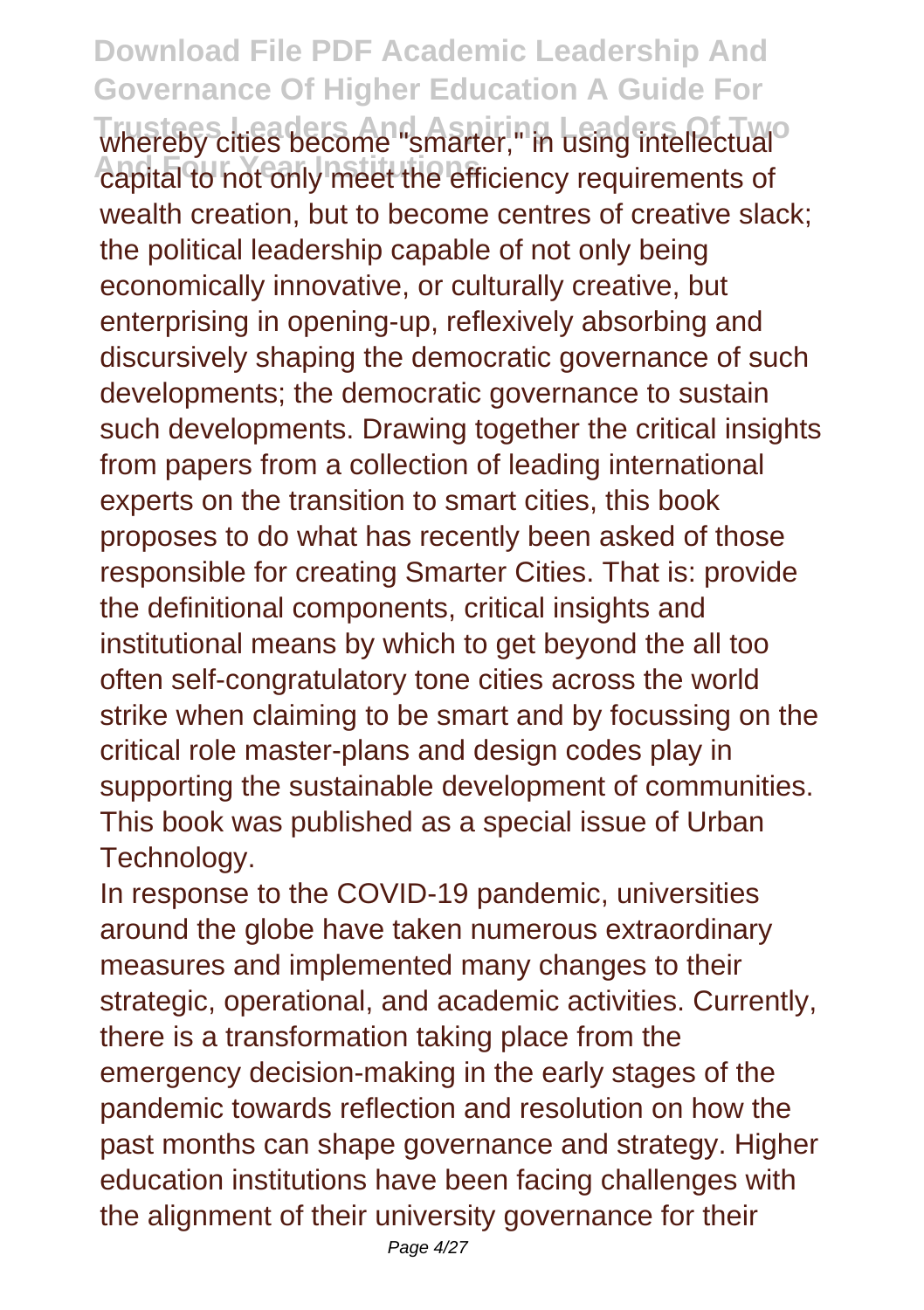**Download File PDF Academic Leadership And Governance Of Higher Education A Guide For Trustegic and operational plans. Presently, university**<sup>o</sup> leaders have prioritized risk management and financial management over all else. Unfortunately, due to these priorities, university responses to the pandemic took the top-down approach of management, rejecting the shared governance structures and collegial practices of the institutions. The pandemic has accelerated the openness to change by creating an emergency or steering response team led by university presidents and provosts, with sub-teams focusing on operations and other academic advisory groups working together to deal with the fast-rising scenarios. The consequence is a clear flow of information and strong communication across the institution, which sequentially builds on mechanisms to respond to the secondary effects of the pandemic. Moreover, higher education institutions are continuously facing challenges with their strategic alignment of business objectives in order to have a diverse educational system in response to the pandemic. Assessing University Governance and Policies in Relation to the COVID-19 Pandemic presents the latest research and studies investigating information on university governance and adapting previous, existing, and proposed models for the current pandemic. This book is comprised of chapters contributed by various leading international authors to discuss and analyze all aspects of university governance in relation to their impact on strategies in finance, sustainability, academic issues, research, faculty and students, leadership, campus, employment and recruitments, and more. This is an essential text for university presidents, strategic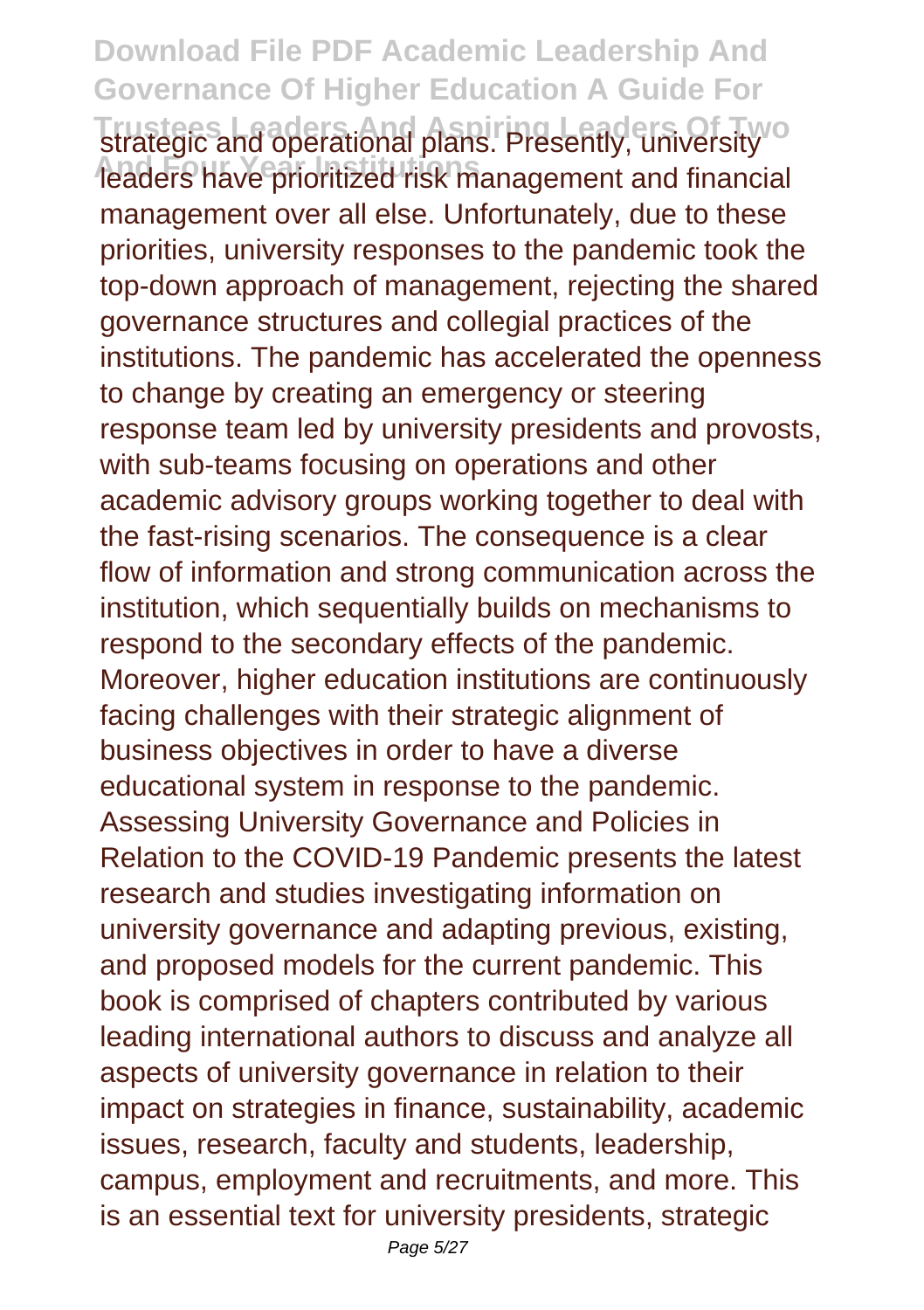**Download File PDF Academic Leadership And Governance Of Higher Education A Guide For** planning authorities in universities, college deans and **And Four Year Institutions** academic department chairpersons, government authorities and policymakers, researchers, students, and academicians.

To meet the new and rapidly changing demands facing today's higher education managers and leaders – from department chairs to trustees – this book offers guidance on how to effectively discharge their responsibilities and how to develop their skills for managing their relationships with internal and external stakeholders. It also provides a broad understanding of the structure and functions of their institution and of the appropriate loci of decision-making. The authors go beyond the "positions" of leadership to emphasize the qualities of creativity, commitment, collaboration, delegation and courage that are essential to steer a unit, college or university through successful and enduring change Recognizing that the hallmark of higher education in the United States is a diversity of institutional types, this book enables the reader to relate issues of environment, organization and management to his or her specific institution, from not only the presidential perspective, but from the vantage point of trustees, provosts, vice presidents, deans, and department heads. By covering all these functions—as well as the role of external stakeholders—in a single volume, this book offers readers a comprehensive view of how institutions respond to external forces and internal issues, and how these impact organizational structure, functions and decision-making in their roles, and the institution at large. The book is informed by these three essential principles: • Sound institutional decisions must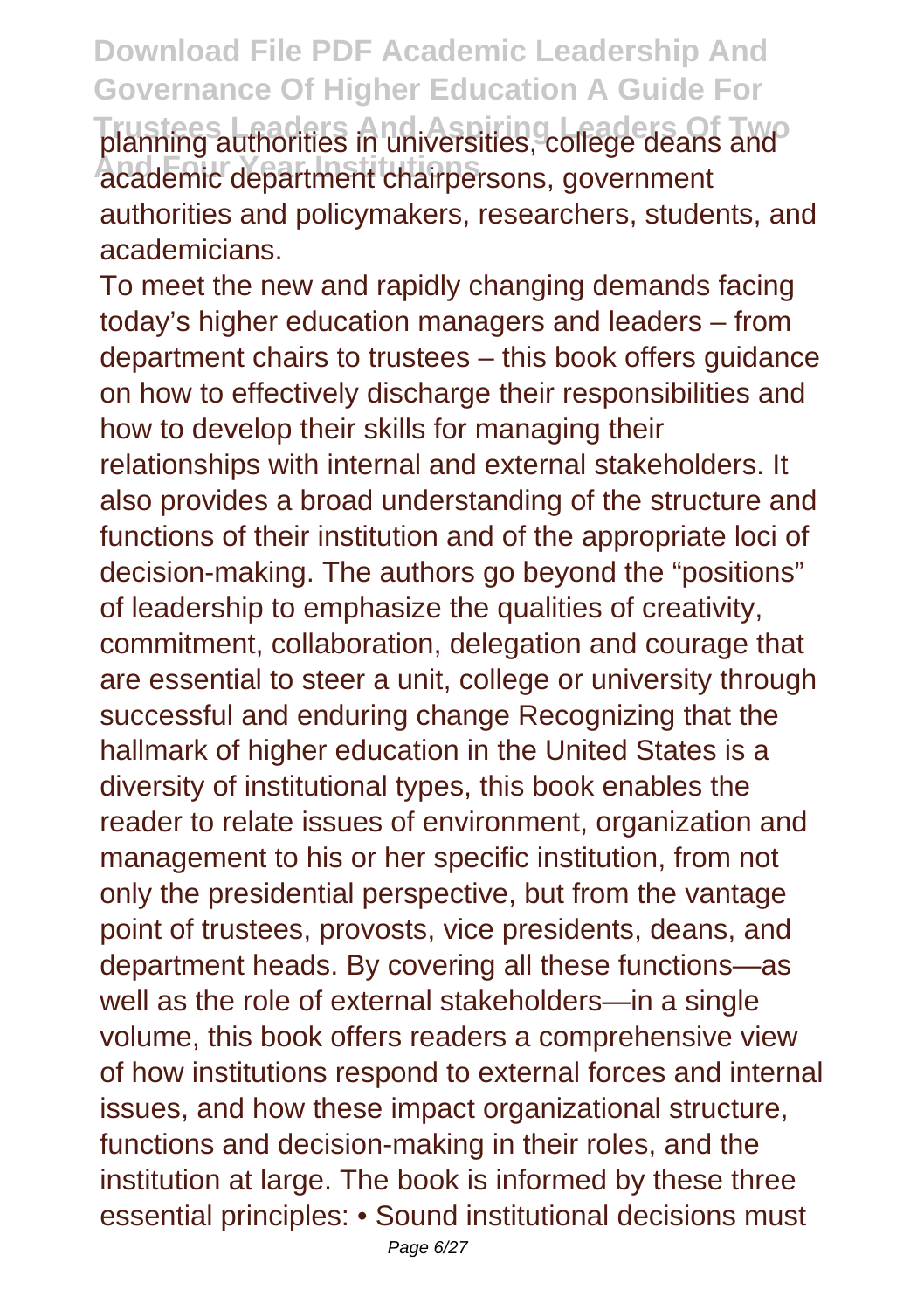**Download File PDF Academic Leadership And Governance Of Higher Education A Guide For The based on a clearly articulated mission and set of core And Four Year Institutions** values; • Successful institutional adaptation to a changed environment must be grounded and aligned with the fundamental mission and core values: and • Successful academic leaders must be able to create and foster partnerships, bringing diverse individuals and interests together around a shared vision and mission grounded in common values. This handbook is divided into five units. The first introduces the reader to the scholarly field of higher education and establishes the contextual framework for the rest of the book. The second investigates the multifaceted and often complex relationships that exist between institutions of higher learning and the external constituencies. The third focuses how college and university presidents and their board of trustees keep an institutional mission focused while adapting to changes in the environment, while the fourth analyzes how colleges and universities fulfill their core mission through shared democratic partnerships. The concluding unit concerns how effective academic leaders implement their institution's academic mission. Both scholarly and accessible, this book is intended to be of interest to a broad audience, ranging from graduate students in higher education administration programs to members of institutional governing boards, and everyone in leadership positions in between. All of the authors have completed graduate work in a higher education administration program, and collectively have had experience with academic administration at every level through to the university presidency. Two of the authors are currently faculty in leading higher programs teaching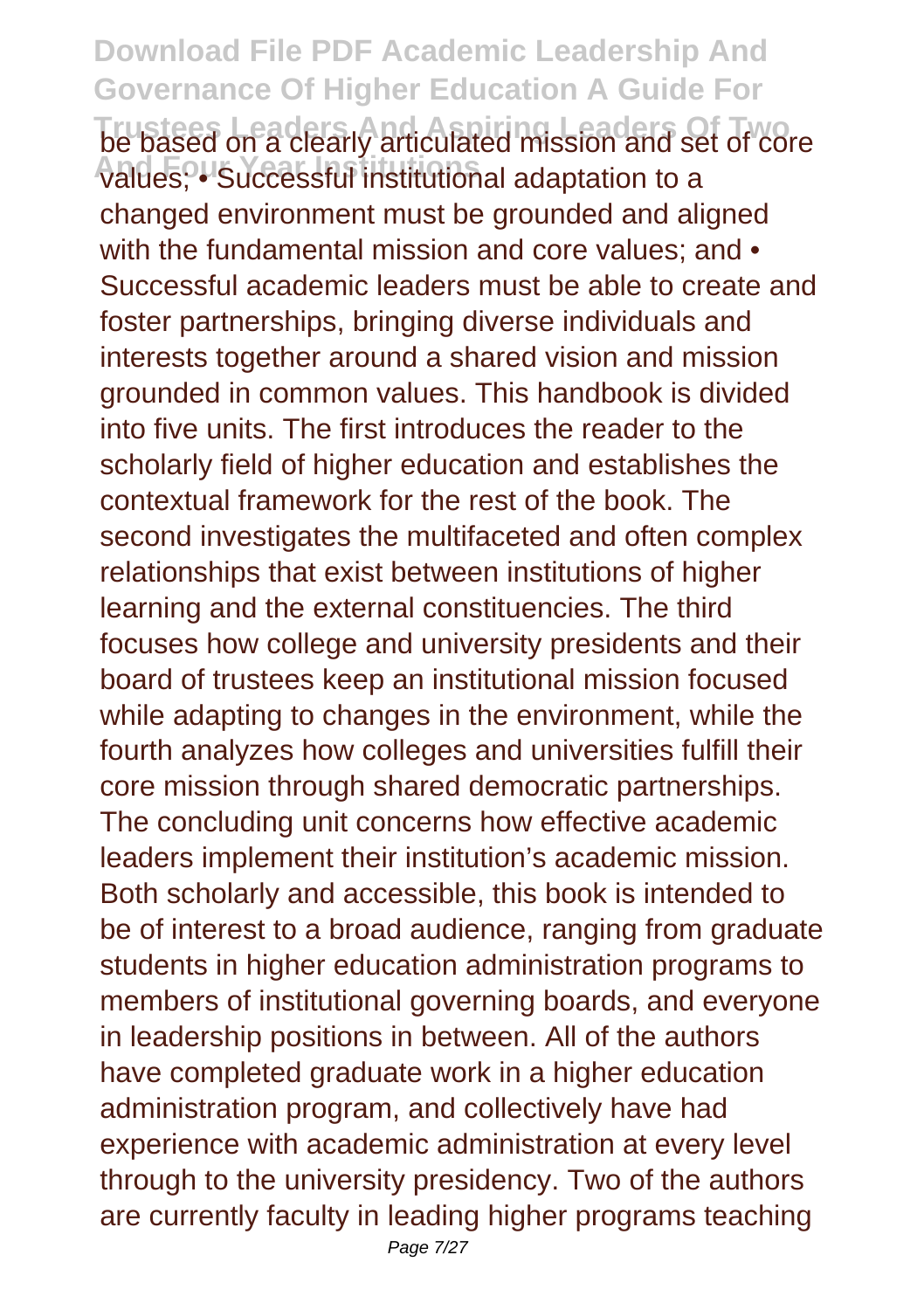**Download File PDF Academic Leadership And Governance Of Higher Education A Guide For Trustees Leaders And Aspiring Leaders Of Two** classes in administration and organizational theory and **And Four Year Institutions** have published widely in the scholarly field. One has been a member of a governing board. Study questions suitable for leadership training and graduate courses are provided online. See hot link at top right of this page. "This book provides practical and encouraging cases from various European and Chinese higher education institutions, to show how they have challenged with environmental or social forces and respond to them, and to reveal empirical findings about perceptions and practices of academics and academic leaders in Chinese and European universities"--

Administrative Leadership interprets leadership in higher education as the administration, governance and management of contemporary colleges and universities in America. The effectiveness of administration leadership is regarded as a function of personal qualities, situational demands, group or organizational characteristics, and cultural conditions. Author Cameron Fincher presents a detailed rationale for administrative performance or accomplishments in concerted efforts to make decisions, solve problems, resolve conflicts, and gain consensus in the administration and governance of institutions of higher education.

An objective discussion of educational leadership from both inside and outside the school system, focusing on ethical issues, dominant models, and today's unprecedented commitment to community involvement. \* A detailed overview explains current concepts of educational leadership and their origins along with ethical issues and controversies \* A timeline charts the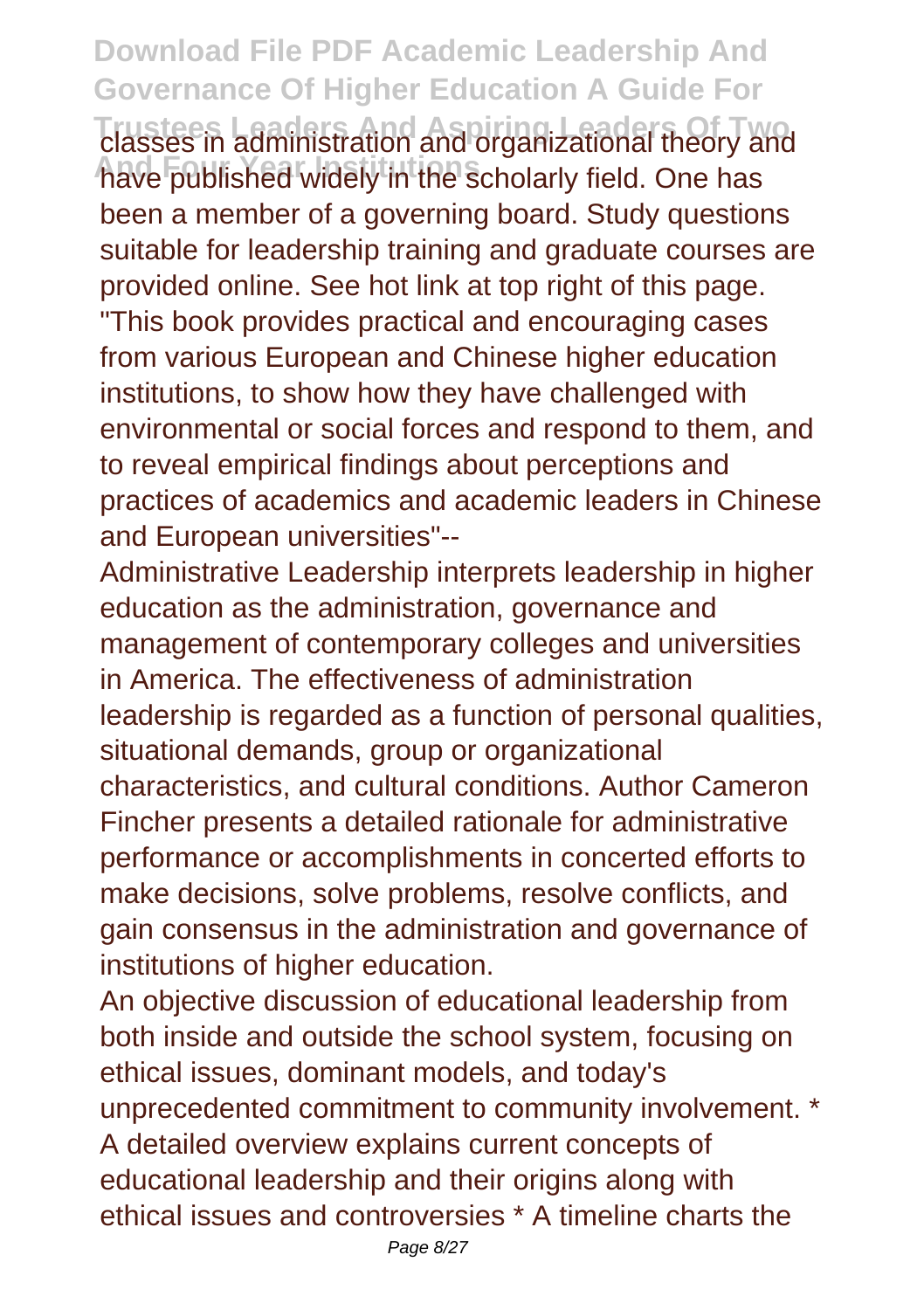**Download File PDF Academic Leadership And Governance Of Higher Education A Guide For** shifting perspectives on the "ownership" of education<sup>o</sup> and community involvement<sup>s</sup>

This book addresses three central questions in contemporary university governance: (1) How and why has academic governance in Anglophone nations changed in recent years and what impact have these changes had on current practices? (2) How do power relations within universities affect decisions about teaching and research and what are the implications for academic voices? (3) How can those involved in university governance and management improve academic governance processes and outcomes and why is it important that they do so? The book explores these issues in clear, concise and accessible language that will appeal to higher education researchers and governance practitioners alike. It draws on extensive empirical data from key national systems in the Anglophone world but goes beyond the simply descriptive to analyse and explain.

Institutions of higher education across the world are expected to contribute to the resolution of economic, social, and environmental problems and to respond to them. However, in order to meet these expectations, universities need to have a strong sense of university governance to provide academics and researchers with a high degree of independence. University Governance and Academic Leadership in the EU and China provides innovative insights into the evolving higher education system of university governance in Europe and China. The content within this publication analyzes university governance, education technology, academic integrity,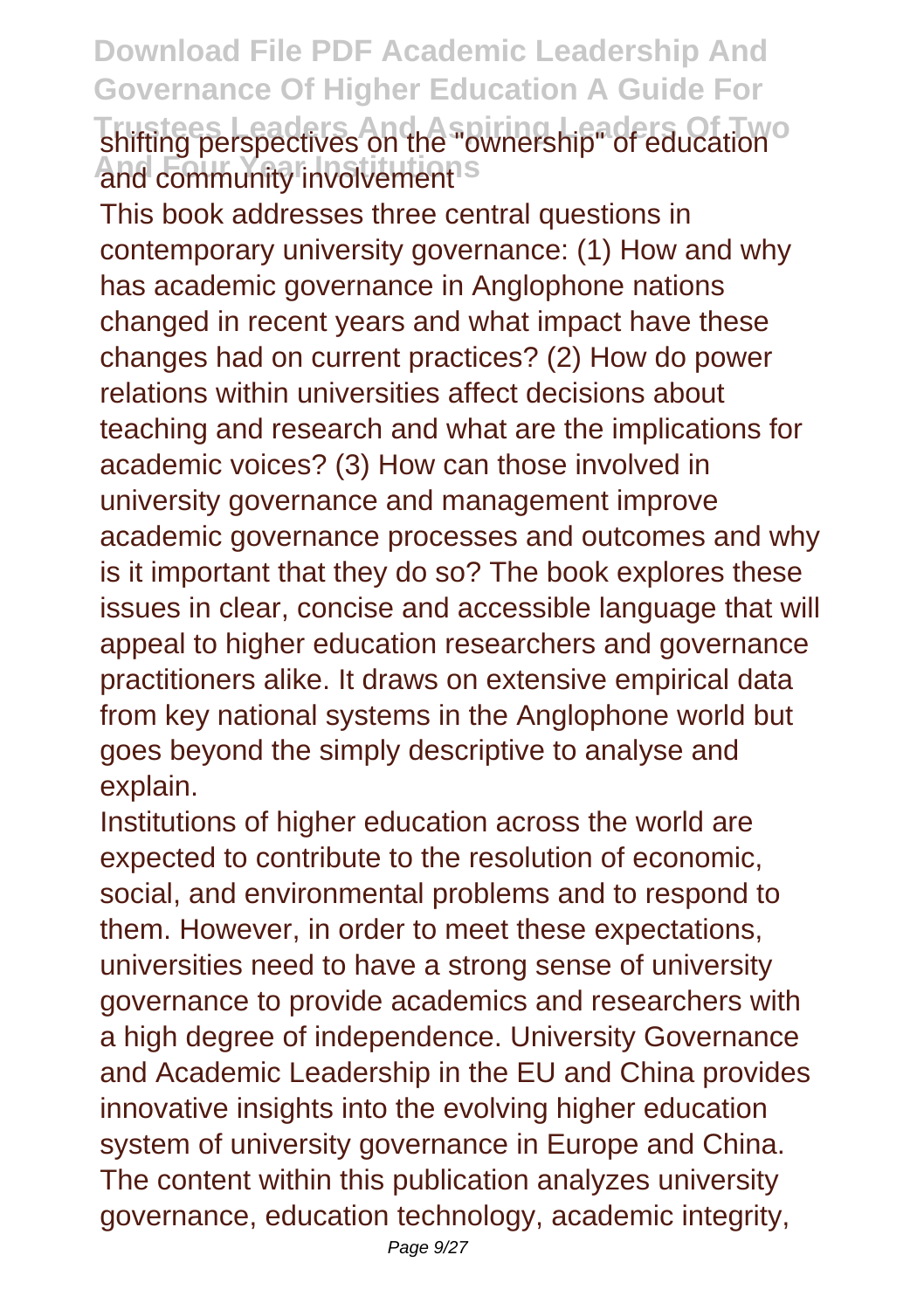**Download File PDF Academic Leadership And Governance Of Higher Education A Guide For Trustees Leaders And Aspiring Leaders Of Two** higher education, clear role positioning, and more. It is a **And Four Year Institutions** vital reference source for education administrators, educators, academicians, policymakers, government officials, professionals, researchers, and consultants seeking coverage on topics centered on successful and effective leadership in modern universities. Lead into the future effectively with the Governance Core approach! Designed to guide educational leadership past difficult and formidable challenges, the governance system outlined in this book will lead to school districts and schools operating at the highest levels of effectiveness. Davis Campbell and Michael Fullan call for school boards, superintendents and school leaders to work cohesively with the same mindset to raise clarity, status, and efficacy. Practical and authentic, the Governance Core is based upon: A governance mindset A shared moral imperative A unified, cohesive governance system A commitment to system-wide coherence A focus on continuous improvement in the district

This Element deals with leadership and governance of corporations from the point of view of the board. We expand our understanding of board leadership by focusing on the modern company as a legal person comprised of a capital fund and the relationships among directors, shareholders, management and stakeholders. We propose a model which integrates insights from the fields of leadership and corporate governance and establishes a theoretical link illustrated by empirical findings in three intersections: team leadership on the board, the chair's leadership of the board, and strategic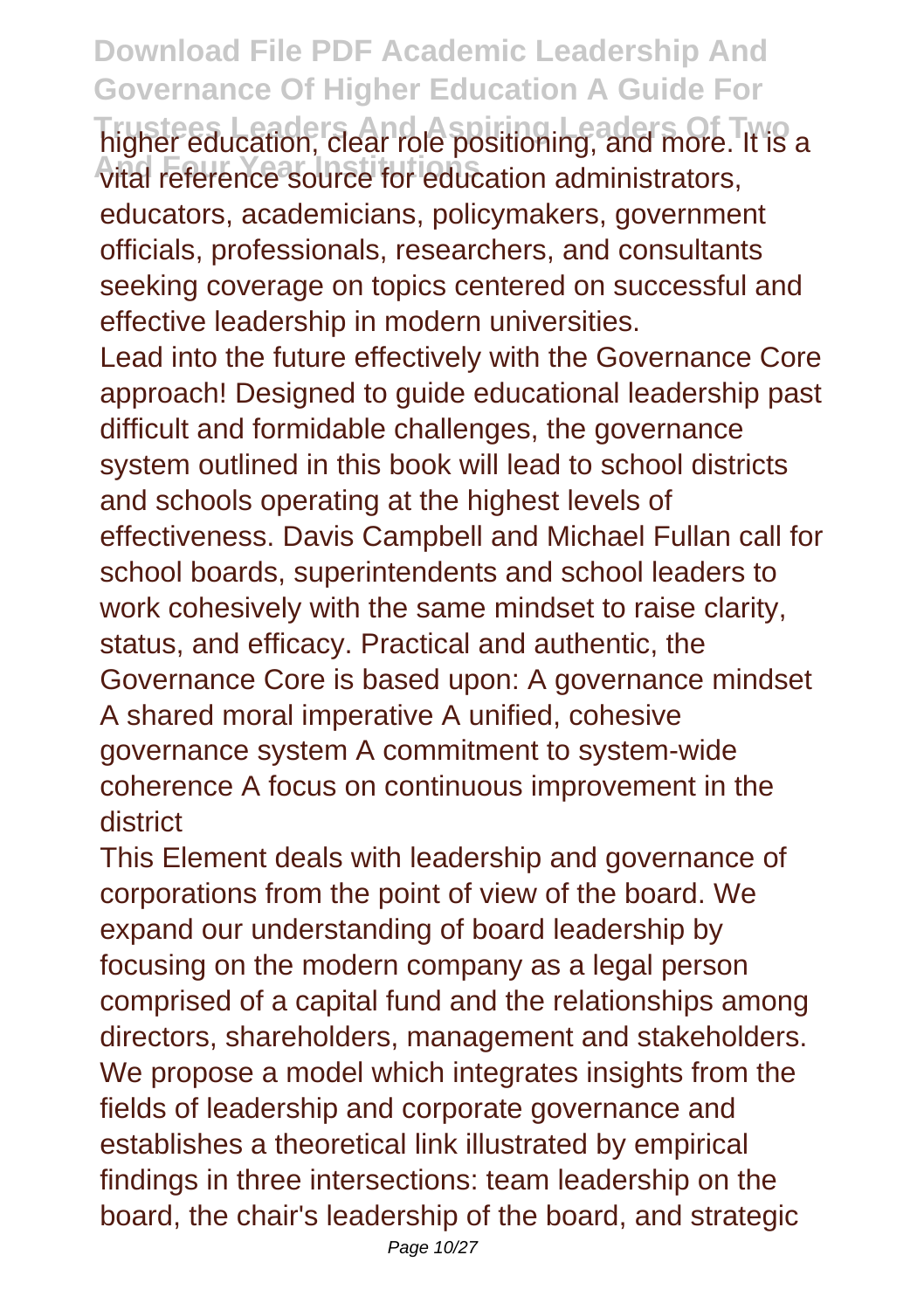**Download File PDF Academic Leadership And Governance Of Higher Education A Guide For Teadership by the board. We maintain this integrative** model provides a powerful means to further an understanding of the board as the nexus of leadership and governance. We close this Element by identifying the new research directions that our integrative model opens up. We also identify the implications for practice for those who either serve on boards or provide support to them.

Carefully weighing various models and strategies, Competing Conceptions of Academic Governance provides new ways of understanding and addressing the changes that are transforming higher education. To meet the new and rapidly changing demands facing today's higher education managers and leaders - from department chairs to trustees - this book offers guidance on how to effectively discharge their responsibilities and how to develop their skills for managing their relationships with internal and external stakeholders. It also provides a broad understanding of the structure and functions of their institution and of the appropriate loci of decision-making. The authors go beyond the "positions" of leadership to emphasize the qualities of creativity, commitment, collaboration, delegation and courage that are essential to steer a unit, college or university through successful and enduring change Recognizing that the hallmark of higher education in the United States is a diversity of institutional types, this book enables the reader to relate issues of environment, organization and management to his or her specific institution, from not only the presidential perspective, but from the vantage point of trustees, provosts, vice presidents, deans, and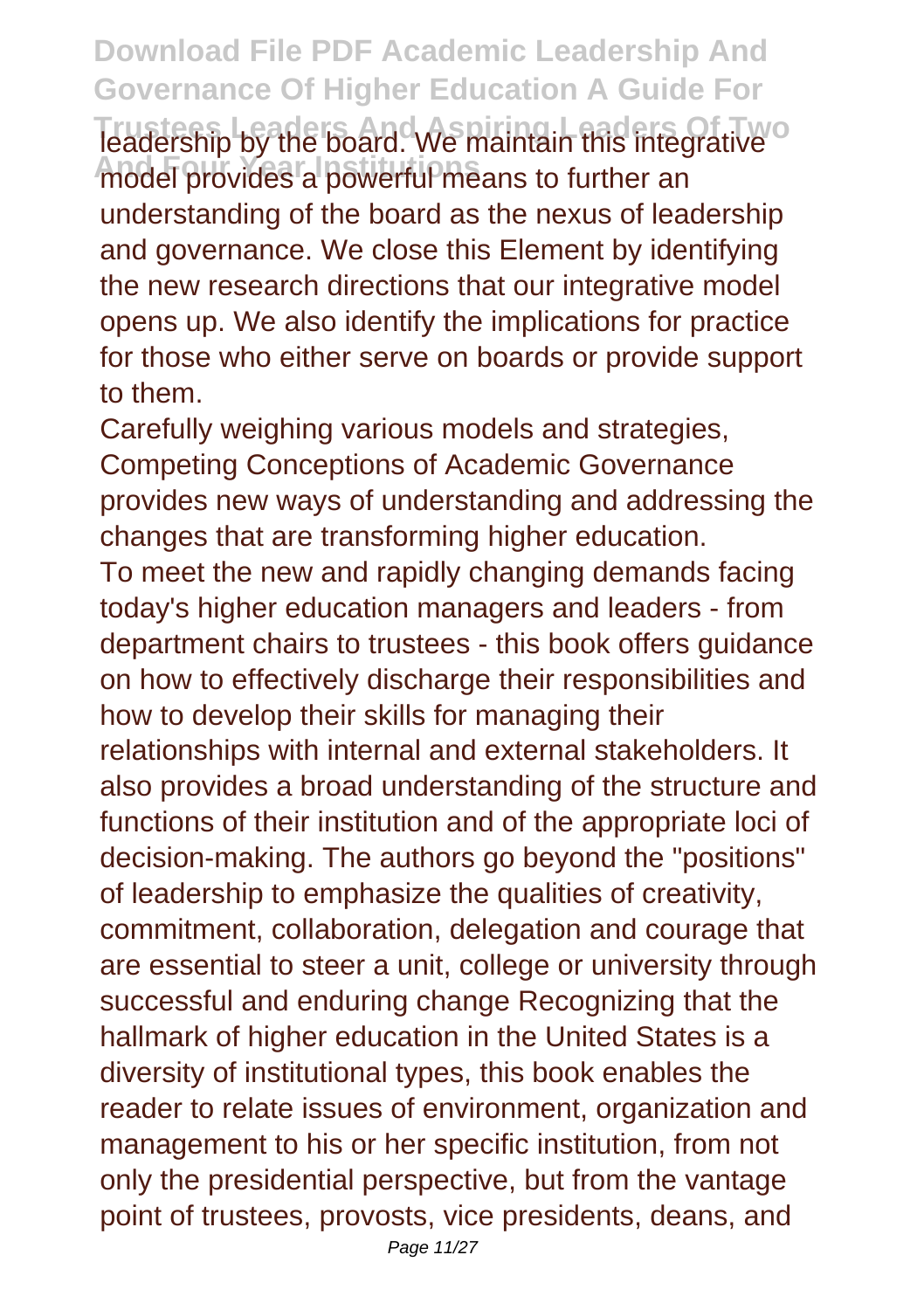**Download File PDF Academic Leadership And Governance Of Higher Education A Guide For Trustee Leaders And Aspiritual Covering all these functions--as And Four Year Institutions** well as the role of external stakeholders--in a single volume, this book offers readers a comprehensive view of how institutions respond to external forces and internal issues, and how these impact organizational structure, functions and decision-making in their roles, and the institution at large. The book is informed by these three essential principles: -Sound institutional decisions must be based on a clearly articulated mission and set of core values; -Successful institutional adaptation to a changed environment must be grounded and aligned with the fundamental mission and core values; and -Successful academic leaders must be able to create and foster partnerships, bringing diverse individuals and interests together around a shared vision and mission grounded in common values. This handbook is divided into five units. The first introduces the reader to the scholarly field of higher education and establishes the contextual framework for the rest of the book. The second investigates the multifaceted and often complex relationships that exist between institutions of higher learning and the external constituencies. The third focuses how college and university presidents and their board of trustees keep an institutional mission focused while adapting to changes in the environment, while the fourth analyzes how colleges and universities fulfill their core mission through shared democratic partnerships. The concluding unit concerns how effective academic leaders implement their institution's academic mission. Both scholarly and accessible, this book is intended to be of interest to a broad audience, ranging from graduate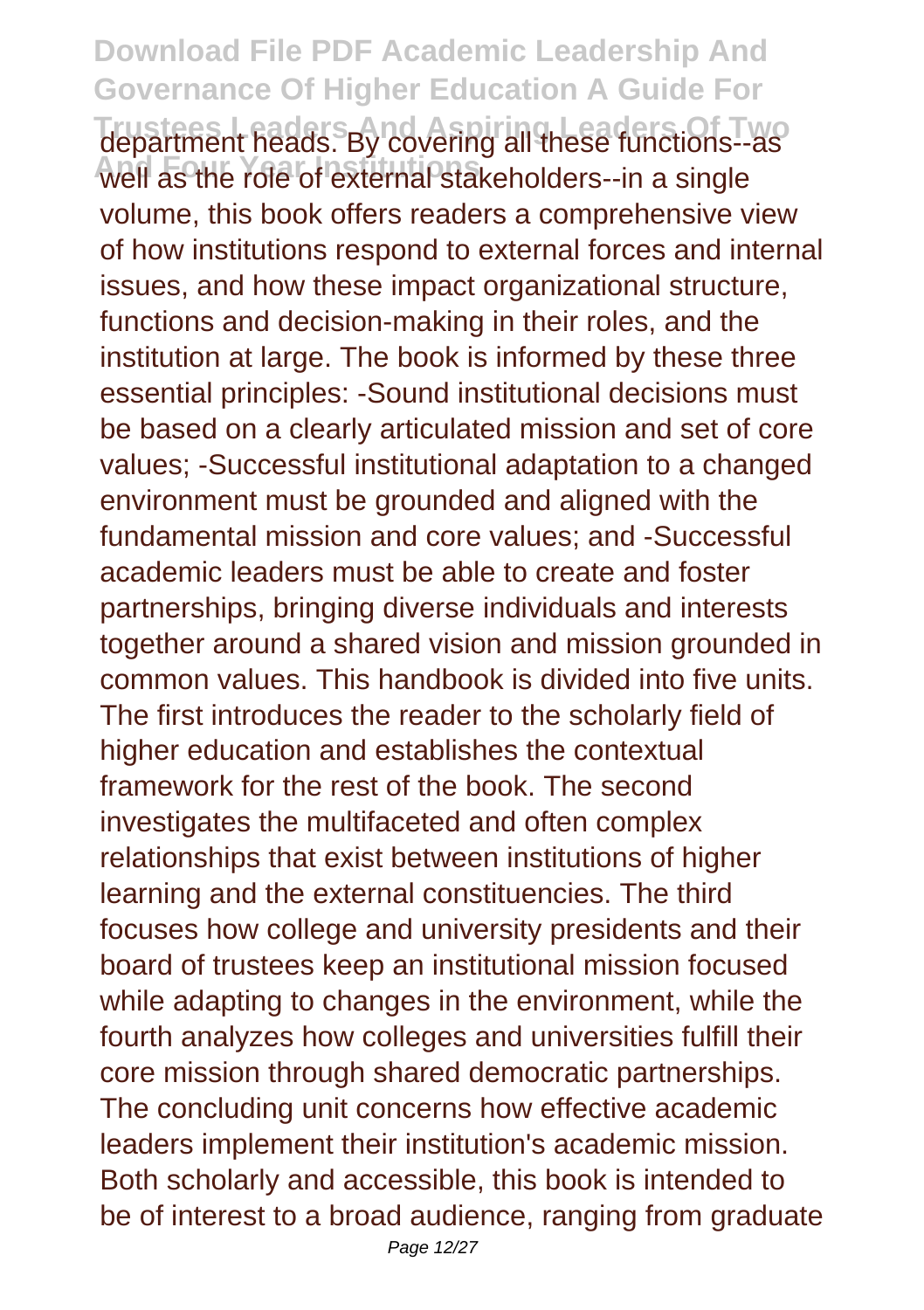**Download File PDF Academic Leadership And Governance Of Higher Education A Guide For Trustees Leaders And Aspiring Leaders Of Two** students in higher education administration programs to members of institutional governing boards, and everyone in leadership positions in between. All of the authors have completed graduate work in a higher education administration program, and collectively have had experience with academic administration at every level through to the university presidency. Two of the authors are currently faculty in leading higher programs teaching classes in administration and organizational theory and have published widely in the scholarly field. One has been a member of a governing board. Study questions suitable for leadership training and graduate courses are provided online. See hot link at top right of this page. An essential, no-nonsense resource for academic leaders on effective leadership in higher education In Reframing Academic Leadership, leadership experts Lee Bolman and Joan Gallos provide an essential resource for academic leaders. Adapting Bolman and Deal's Four Frames model, they focus on the effective leadership in higher education. Colleges and universities are special, and it takes special skills to lead and manage them well. This book is a provocative and pragmatic guide for deans, directors, provosts, and others involved in the important work of building higher education institutions and communities. This edition contains substantial revisions and new material, including new cases and examples. You will gain a thorough understanding of how higher education leadership has changed in light of recent issues like the #MeToo movement, student debt, governing board dynamics, and the adjunctification of the professoriate. You'll learn how to craft the campus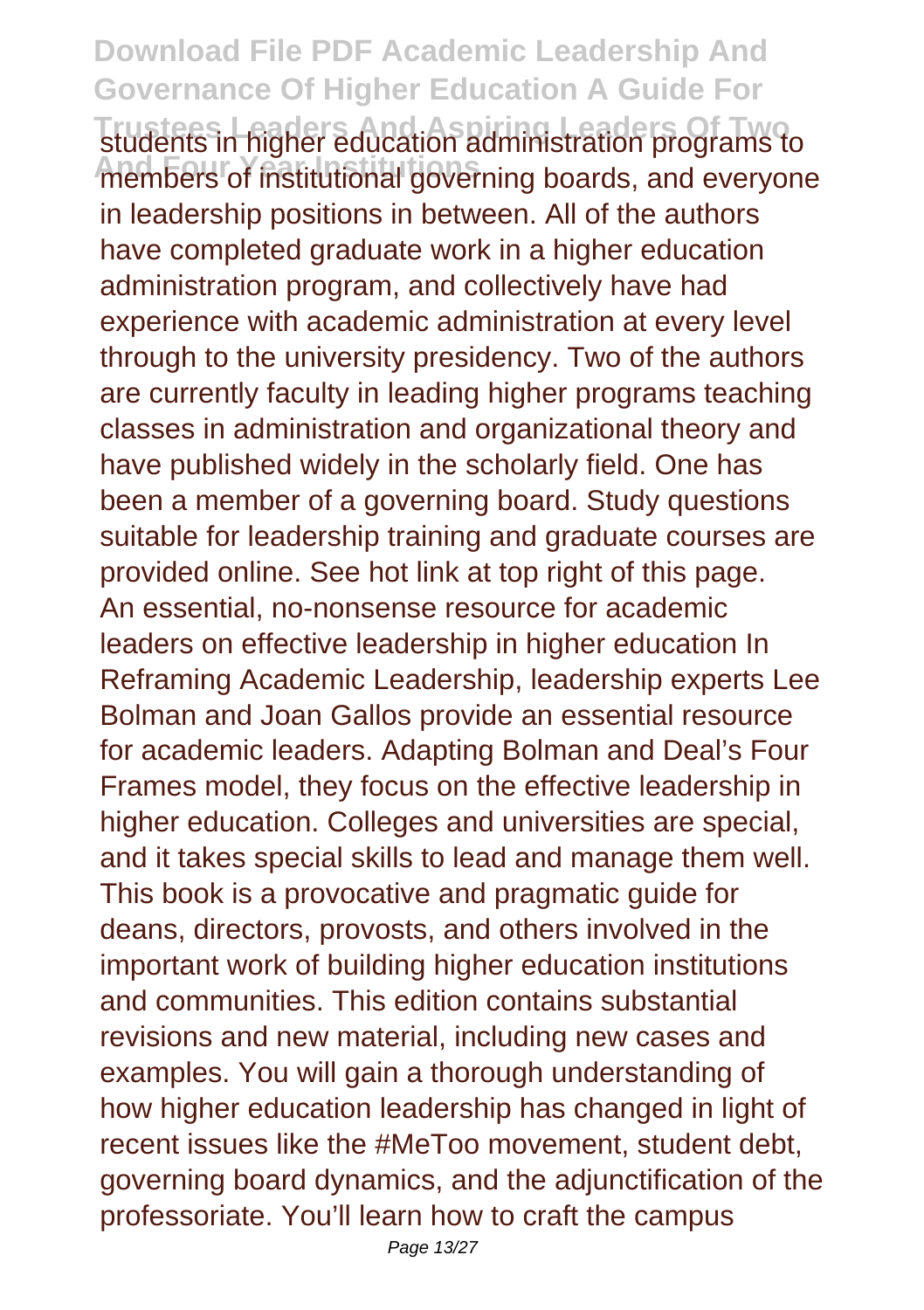**Download File PDF Academic Leadership And Governance Of Higher Education A Guide For** environment you envision, moving forward with practical **And Four Year Institutions** tools and advice based on a solid conceptual framework. Learn to create a dynamic institution where the whole is greater than the sum of its parts Foster creativity and commitment campus-wide, forging alliances and partnerships in service of the mission Building shared vision and campus cultures that unite, inspire, and serving the larger goals of the academy and society Discover concrete ideas for tackling difficult issues, managing conflict, and rising to the next level of leadership excellence Throughout this book, the authors integrate a powerful conceptual framework with rich and compelling real-world cases to support you in your search for the best in yourself and your institution. Reframing Academic Leadership is the resource for anyone seeking to understand, develop, and manage colleges and universities.

Transformational Leadership in Banking: Challenges of Governance, Leadership and HR in a Digital and Disruptive World by Anil K. Khandelwal offers a roadmap on leadership which is all about converting adversity into an opportunity for transformation. Through an excellent set of articles, case studies and interviews, this book offers a way forward for transformational leadership of the Indian banks. Despite their many achievements, public sector banks continue to face several challenges, such as increasing non-performing assets, depleting market share and low market capitalization. In the context of competition and digitalization requiring new business models, this book argues for a fundamental shift in the structure and process of governance, including boardlevel autonomy, CEOs tenure and compensation, people process, talent development and building a leadership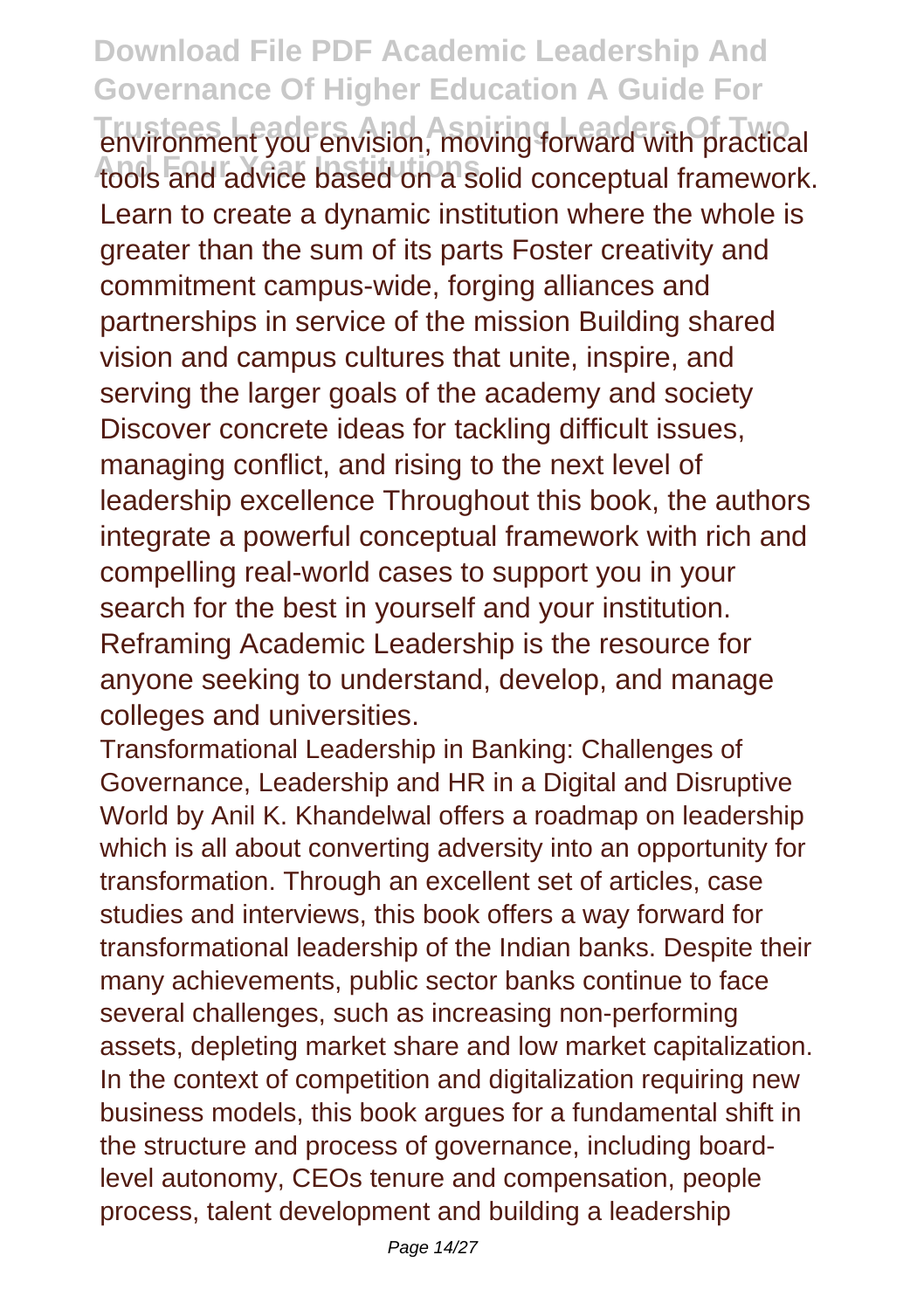**Download File PDF Academic Leadership And Governance Of Higher Education A Guide For** pipeline, to make banks resilient, strong and future-proof. A must-read for anyone interested in the health of Indian banking.

This book will examine how universities in China and the US are responding to markets and increasing global competition. For both countries, a university education is seen as key to economic development. While China and the US have two very different political systems, they represent the two largest economies in the world and share beliefs that higher education plays an integral role to economic development. The book will bring together scholars with multiple perspectives on the topic to create dialogue around similarities and differences. This book will appeal to students, scholars, and higher educational administrators in both countries and other countries as well who are seeking to understand the strategic change in higher education in both China and the US. ?

THE PRACTITIONER'S GUIDE TO GOVERNANCE AS LEADERSHIP The Practitioner's Guide to Governance as Leadership offers a resource that shows how to achieve excellence and peak performance in the boardroom by putting into practice the groundbreaking model that was introduced in the book, Governance as Leadership. This proven model of effective governance explores how to attain proficiency in three governance modes or mindsets: fiduciary, strategic, and generative. Throughout the book, author Cathy Trower offers an understanding of the Governance as Leadership model through a wealth of illustrative examples of high-performing nonprofit boards. She explores the challenges of implementing governance as leadership and suggests ideas for getting started and overcoming barriers to progress. In addition, Trower provides practical guidance for optimizing the practices that will improve organizational performance including: flow (high skill and high purpose),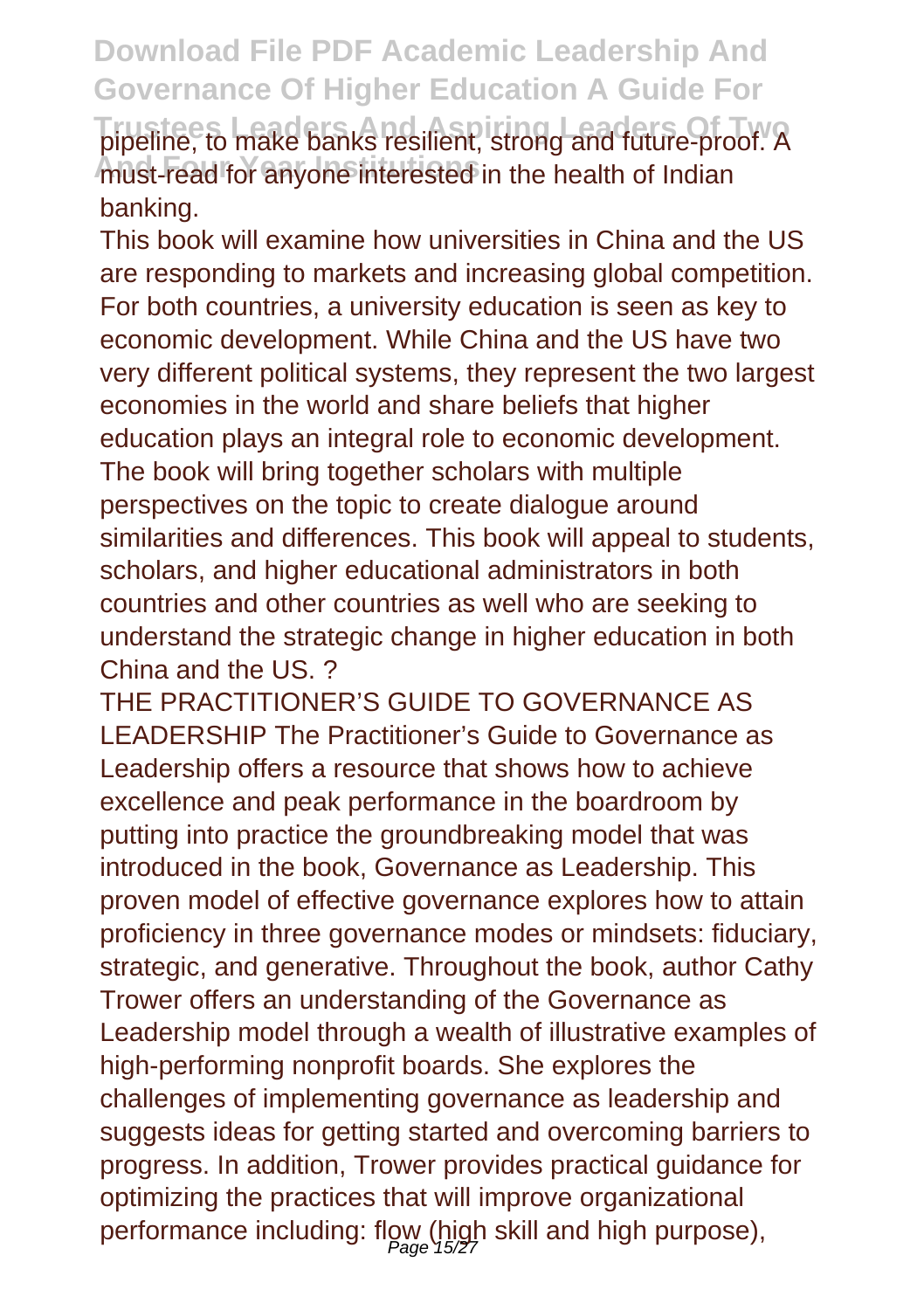## **Download File PDF Academic Leadership And Governance Of Higher Education A Guide For**

**Trusteen Manual Aspiritual Aspiritual Assembly** discernment, deliberation, divergent thinking, insight, Two meaningfulness, consequence to the organization, and integrity. In short, the book is a combination of sophisticated thinking, instructive vignettes, illustrative documents, and practical recommendations. The book includes concrete strategies that can help improve critical thinking in the boardroom, a board's overall performance as a team, as well as information for creating a strong governance culture and understanding what is required of an effective CEO and a chairperson. To determine a board's fitness and help the members move forward, the book contains three types of assessments: board members evaluate each other; individual board member assessments; and an overall team assessment. This practitioner's guide is written for nonprofit board members, chief executives, senior staff members, and anyone who wants to reflect on governance, discern how to govern better, and achieve higher performance in the process.

Academic Leadership and Governance of Higher EducationA Guide for Trustees, Leaders, and Aspiring Leaders of Twoand Four-Year InstitutionsStylus Publishing, LLC A new framework for helping nonprofit organizations maximize the effectiveness of their boards. Written by noted consultants and researchers attuned to the needs of practitioners, Governance as Leadership redefines nonprofit governance. It provides a powerful framework for a new covenant between trustees and executives: more macrogovernance in exchange for less micromanagement. Informed by theories that have transformed the practice of organizational leadership, this book sheds new light on the traditional fiduciary and strategic work of the board and introduces a critical third dimension of effective trusteeship: generative governance. It serves boards as both a resource of fresh approaches to familiar territory and a lucid guide to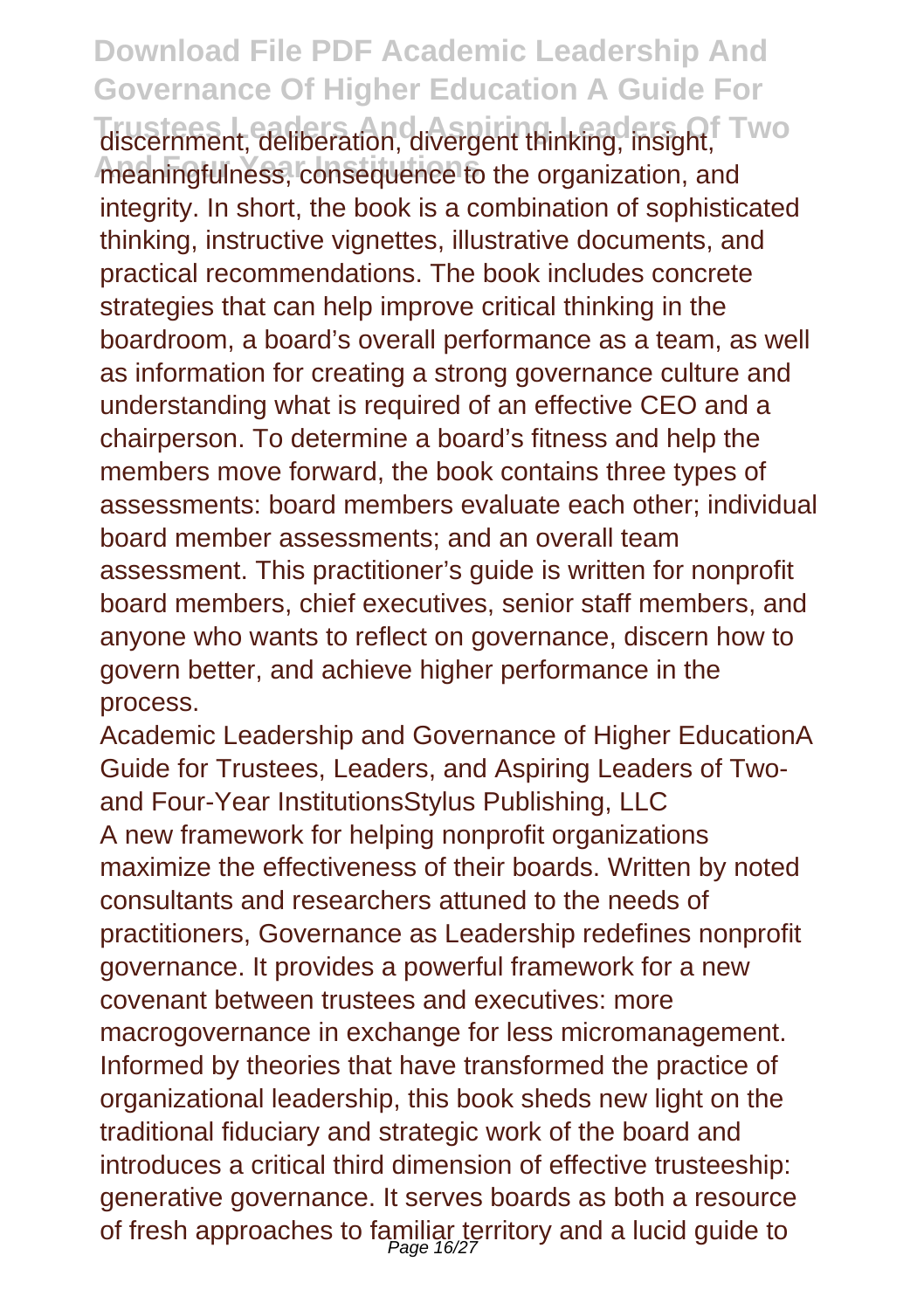**Download File PDF Academic Leadership And Governance Of Higher Education A Guide For Important new territory, and provides a road map that leads And Four Year Institutions** nonprofit trustees and executives to governance as leadership. Governance as Leadership was developed in collaboration with BoardSource, the premier resource for practical information, tools and best practices, training, and leadership development for board members of nonprofit organizations. Through its highly acclaimed programs and services, BoardSource enables organizations to fulfill their missions by helping build effective nonprofit boards and offering credible support in solving tough problems. For the latest in nonprofit governance, visit www.boardsource.org, or call us at 1-800-883-6262.

At last, there's a business leadership book that really tackles the tough issues of integrity and governance. Taking a unique approach to leadership, this book gathers the path-breaking perspectives of influential shareholder activists; opinionleading CEOs of major firms; trailblazing, distinguished academics; and courageous regulators. The all-star roster of contributors from the corporate world and academia includes Vanguard's John Bogle, former SEC Chairman Arthur Levitt, and Harvard Business School's Rosabeth Moss Kanter. Sherron Watkins, Enron whistleblower and Time Person of the Year, shares an inside look at Enron, and Barbara Ley Toffler, former head of Arthur Andersen's Ethics Practice, paints a picture of Anderson Consulting before their fall. A clear, systematic road map to effective campus leadership development Building Academic Leadership Capacity gives institutions the knowledge they need to invest in the next generation of academic leaders. With a clear, generalizable, systematic approach, this book provides insight into the elements of successful academic leadership and the training that makes it effective. Readers will explore original research that facilitates systematic, continuous program development, augmented by the authors' own insight drawn from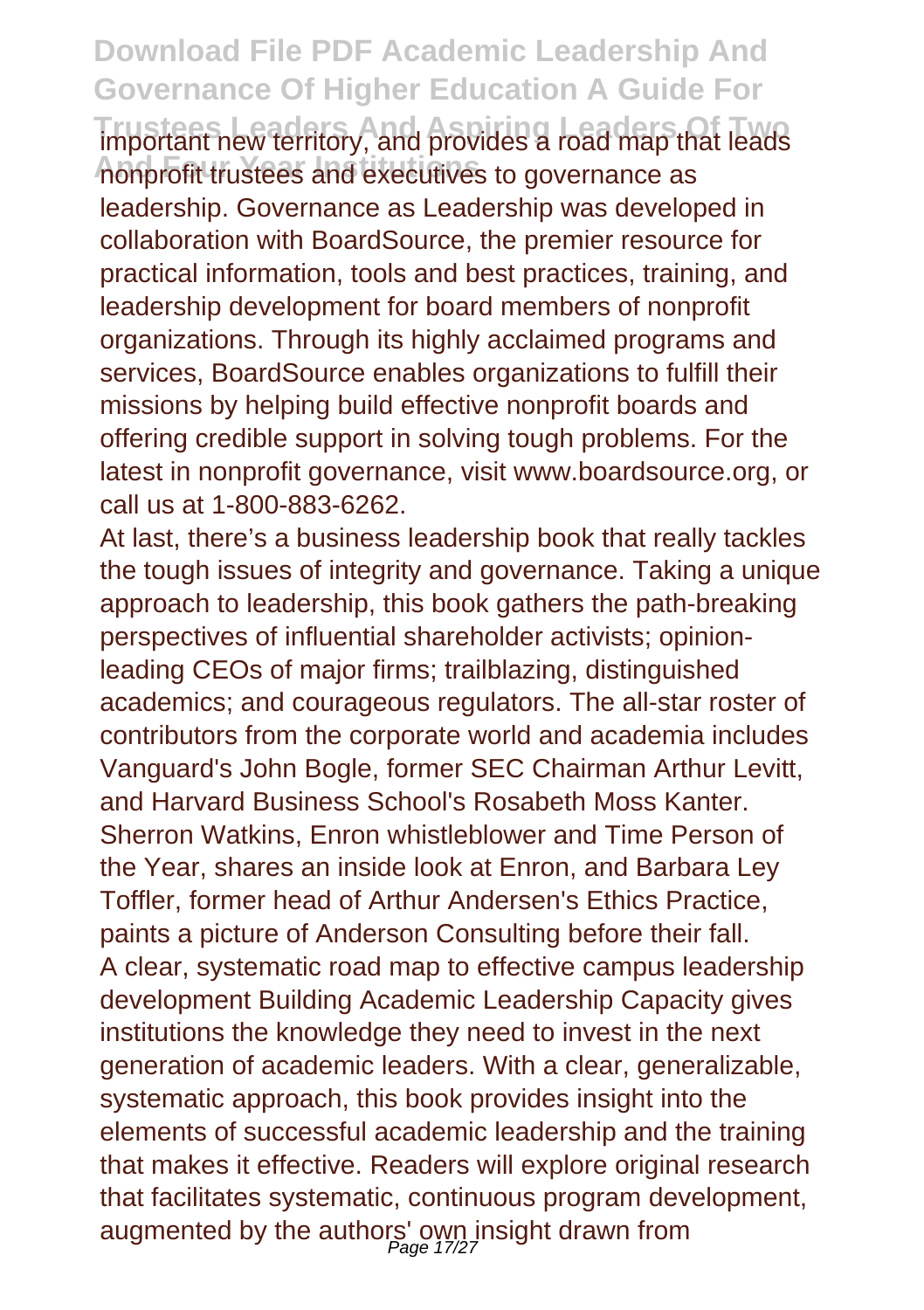**Download File PDF Academic Leadership And Governance Of Higher Education A Guide For Trustees Leaders And Aspirite Leaders And Aspirite Leaders Concrete Examples And Four Year Institutions** of current campus programs illustrate the concepts in action, and reflection questions lead readers to assess how they can apply these concepts to their own programs. The academic leader is the least studied and most misunderstood management position in America. Demands for accountability and the complexities of higher education leadership are increasing, and institutions need ways to shape leaders at the department chair, dean, and executive levels of all functions and responsibilities. This book provides a road map to an effective development program, whether the goal is to revamp an existing program or build one from the ground up. Readers will learn to: Develop campus leadership programs in a more systematic manner Examine approaches that have been proven effective at other institutions Consider how these approaches could be applied to your institution Give leaders the skills they need to overcome any challenge The field of higher education offers limited opportunity to develop leaders, so institutions must invest in and grow campus leaders themselves. All development programs are not created equal, so it's important to have the most effective methods in place from day one. For the institution seeking a better way to invest in the next generation of campus leaders, Building Academic Leadership Capacity is a valuable resource. This edited volume proposes that an understanding of ASEAN – its development and institutionalization – is invaluable to our conception of international relations theory in the Asian context. Southeast Asia and ASEAN host peoples, ideas, institutions, and relations that contribute to a critical reassessment of theories in social sciences. In the field of IR, studies on transnational networks, diasporas, small states, middle powers, the role of history, and identity learn from Southeast Asian practices. ASEAN has long been established as an authoritative example of alternative ways of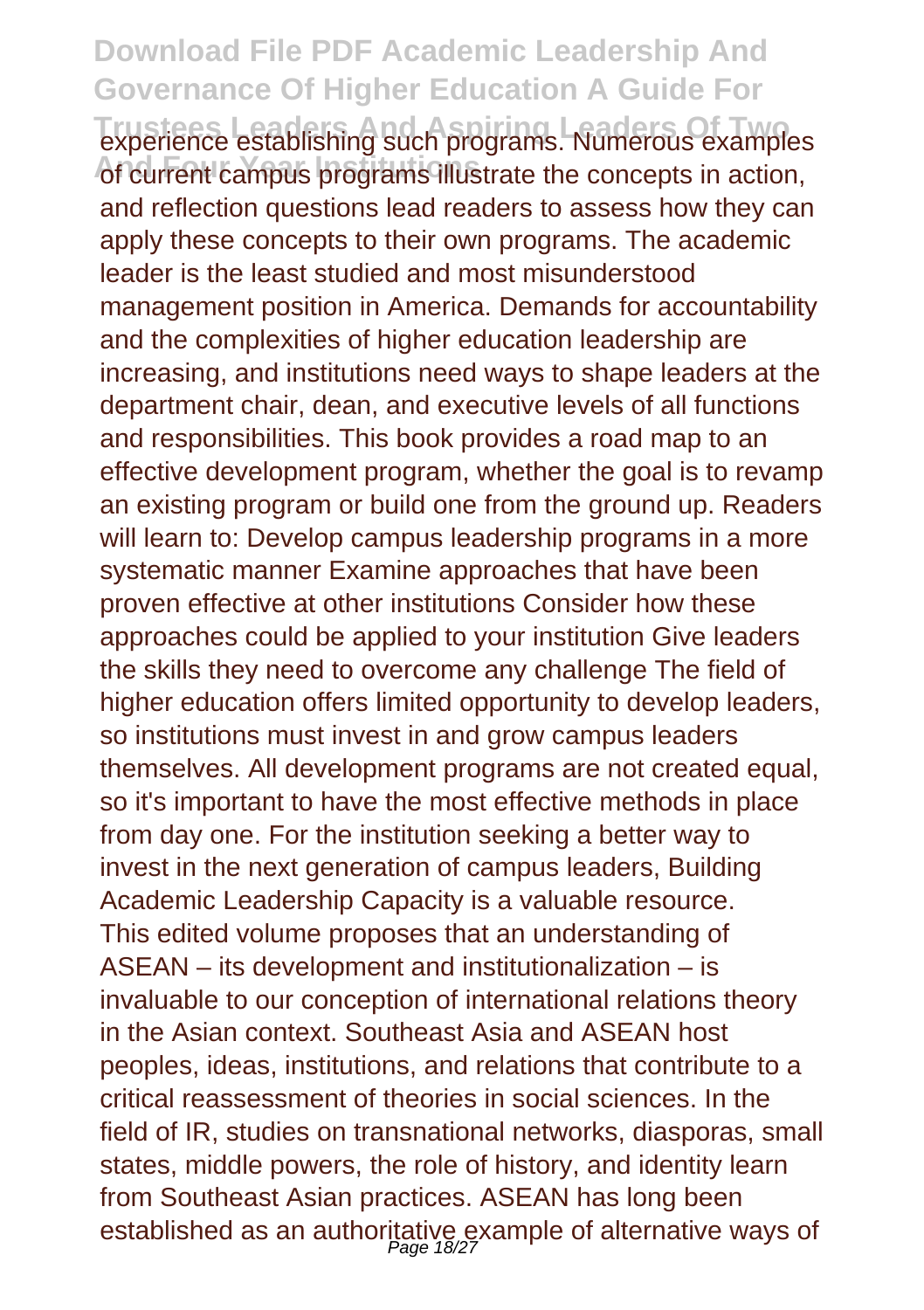## **Download File PDF Academic Leadership And Governance Of Higher Education A Guide For**

**Tregional institutionalization. Besides empirical analysis, these** fields can also benefit from their interactions with regional scholarly communities. This edited book offers an opportunity for a dialogue among scholarly communities on a variety of issues of which Southeast Asia and ASEAN provide ample opportunities for a critical analysis. This book will be of great interest to scholars of ASEAN, the broader Asian region, and for scholars of regionalism in general.

"Locus of Authority argues that every issue facing today's colleges and universities, from stagnant degree completion rates to worrisome cost increases, is exacerbated by a century-old system of governance that desperately requires change. While prior studies have focused on boards of trustees and presidents, few have looked at the place of faculty within the governance system. Specifically addressing faculty roles in this structure, William G. Bowen and Eugene M. Tobin ask: do higher education institutions have what it takes to reform effectively from within? Bowen and Tobin use case studies of four very different institutions--the University of California, Princeton University, Macalester College, and the City University of New York--to demonstrate that college and university governance has capably adjusted to the necessities of the moment and that governance norms and policies should be assessed in the context of historical events. The authors examine how faculty roles have evolved since colonial days to drive change but also to stand in the way of it. Bowen and Tobin make the case that successful reform depends on the artful consideration of technological, financial, and cultural developments, such as the explosion in online learning. Stressing that they do not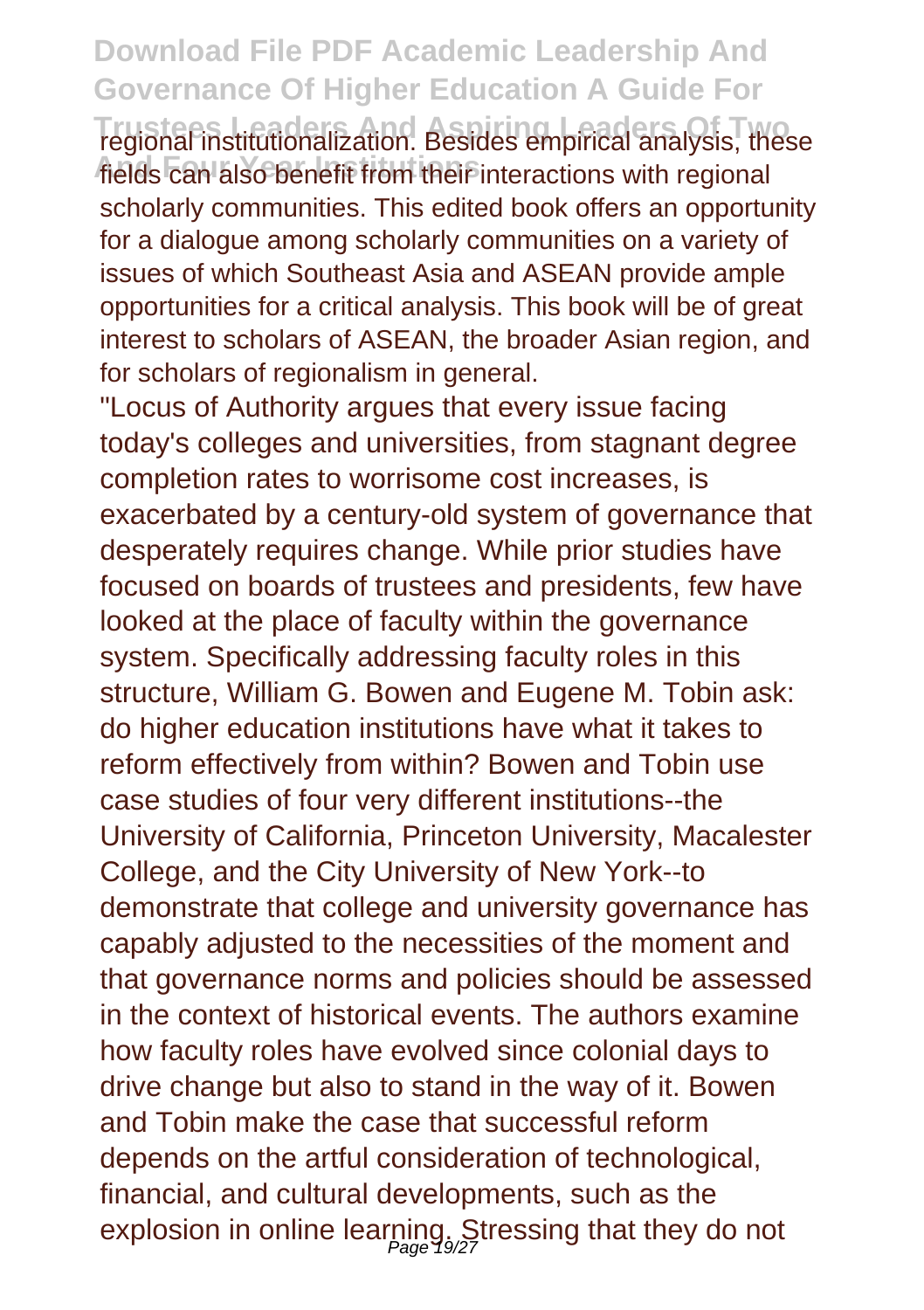**Download File PDF Academic Leadership And Governance Of Higher Education A Guide For** want to diminish faculty roles but to facilitate their most **And Four Year Institutions** useful contributions, Bowen and Tobin explore whether departments remain the best ways through which to organize decision making and if the concepts of academic freedom and shared governance need to be sharpened and redefined. Locus of Authority shows that the consequences of not addressing college and university governance are more than the nation can afford"--

Recent reforms in the governance of schooling have affected roles, relationships and decision-making within schools and between them and the wider community. Using empirical and theoretical approaches this book describes, analyses and compares the effects of devolved management on secondary schools in a number of countries. It casts a critical light upon policy assumptions and aims, challenging assumptions about the way policy works in practice. Through a comparative international perspective, which looks at countries including the UK and the US, the conflicting options for school governance are addressed. These include: \*parental participation and school management policy \*professional, managerial and market principles in education \*school-based decision-making and the implications of overarching government policies \*devolution and centralisation. This is a timely study for practitioners in education, policy-makers in local and central government, academics and students of education policy and management.

A number of distinguished international figures discuss the leadership challenges facing the international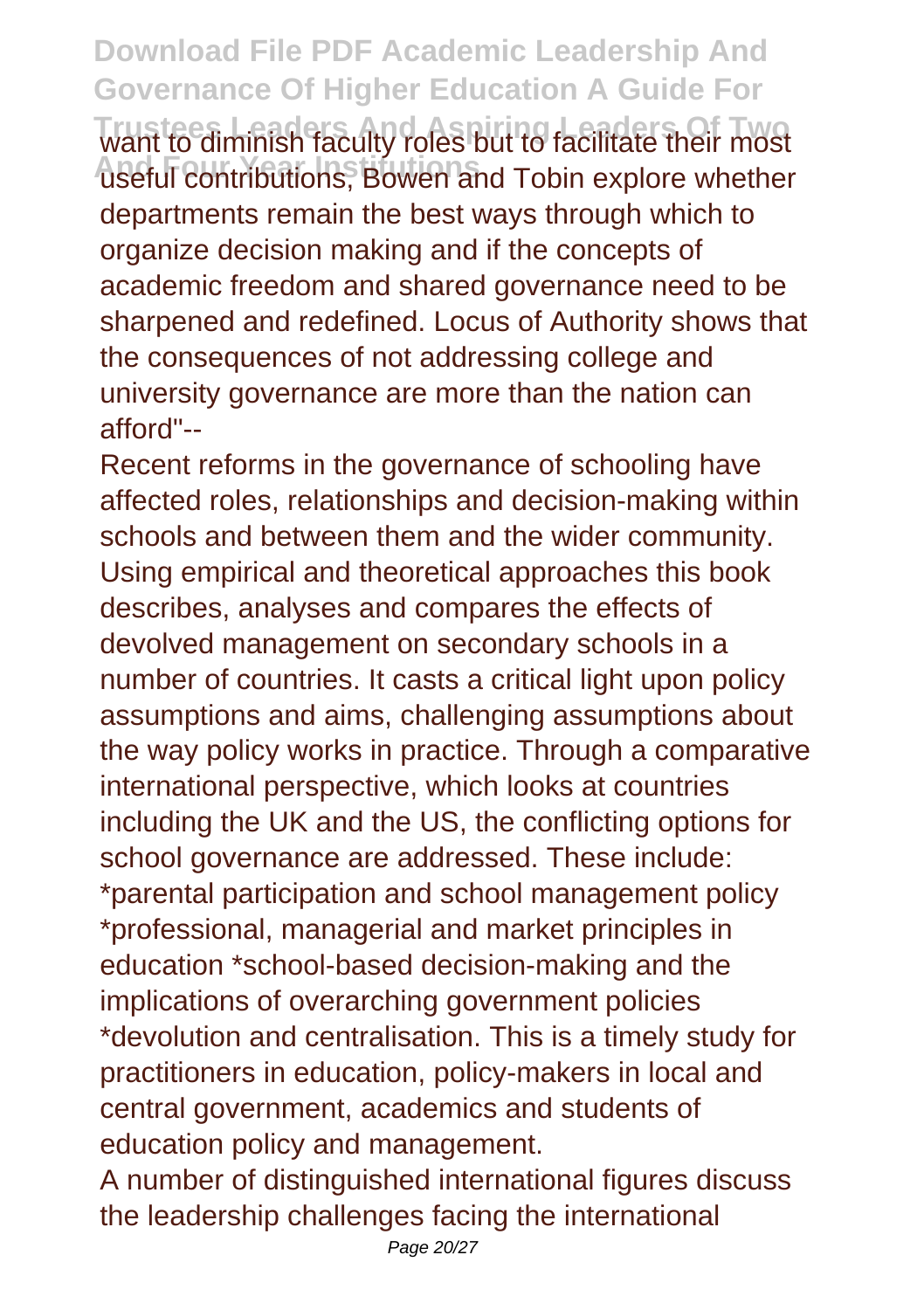**Download File PDF Academic Leadership And Governance Of Higher Education A Guide For Trustees Leaders And Aspiritualisation**, the United Nations, peaceful resolution of disputes, public policy in the United States and elsewhere. They address these issues from their own cultural perspectives ranging from South Africa, the United States, to Japan the Middle East and Latin America, within the context of leadership challenges that they personally experienced. Contributors: Oscar Arias, Hassan Bin Talal, George Bush, Jimmy Carter, Harlan Cleveland, Alvaro De Soto, Jan Egeland, Paul Findley, Boutros Boutros-Ghali, Mikhail Gorbachev, Harriet Mayor-Fulbright, Yukio Matsuyama, Shimon Peres, Adel Safty, Cornelio Sommaruga, and Desmond Tutu. Using case studies and relevant literature, this book illustrates the challenges to legitimate, Sharedgovernance domains when the routine of the academy is forced to deal with big issues, often brought on by external forces. Mortimer and Sathre have gone beyond a discussion of faculty/administrative behavior by focusing on what happens when the legitimate governance claims of faculty, trustees, and presidents

clash. They place these relationships in the broader context of internal institutional governance and analyze the dynamics that unfold when advocacy trumps collegiality. The book closes with a defense of shared governance and offers observations and practical suggestions about how the academy can share authority effectively and further achieve its mission. An important reference work on a practice that is needed

more than ever in a VUCA world, this book helps readers understand the importance of responsible and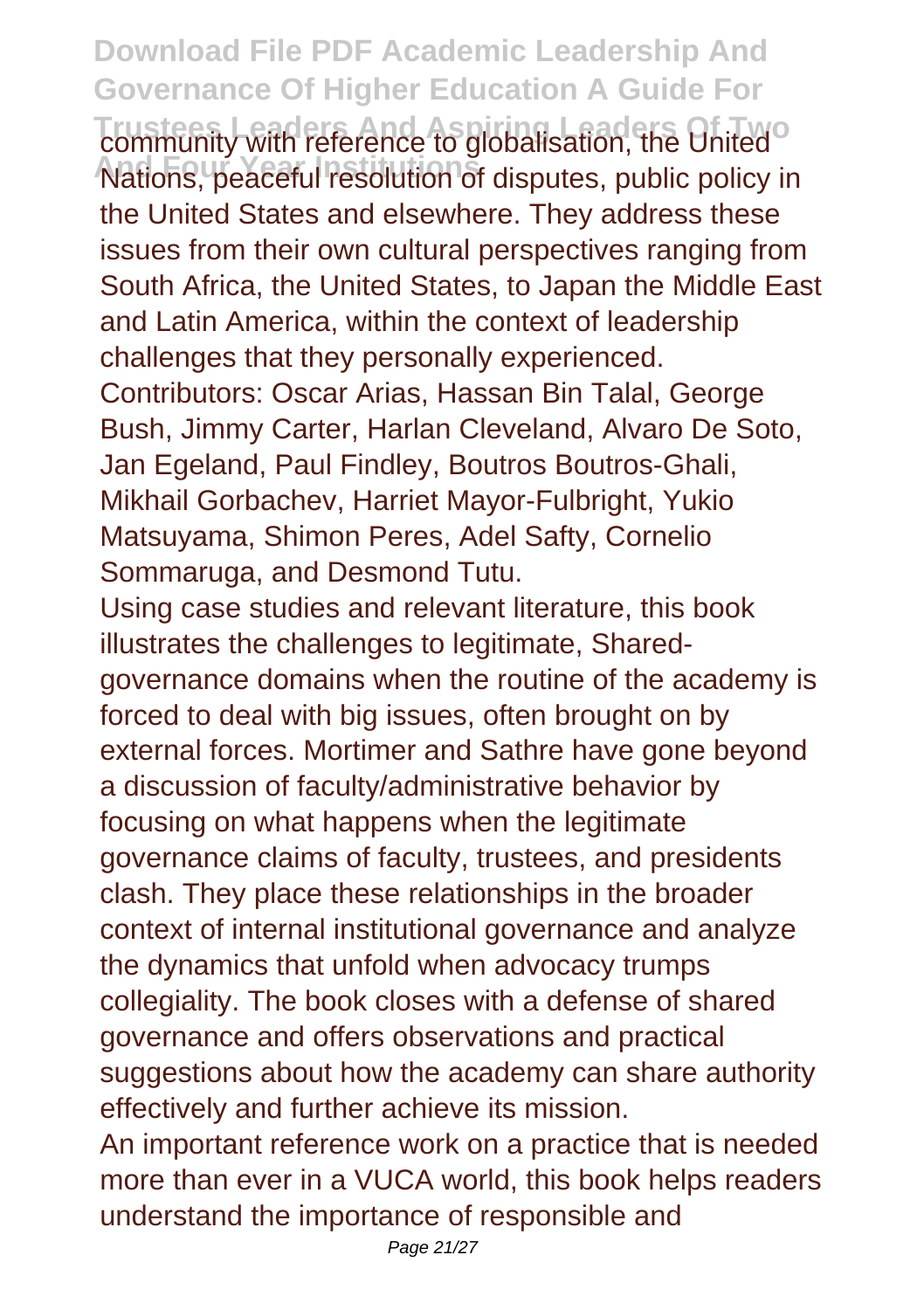**Download File PDF Academic Leadership And Governance Of Higher Education A Guide For Trustees Leaders And Aspiring Leaders Of Two** constructive practices and behavior in leadership. The **broad approach to inclusive leadership presented in this** volume highlights correlations between inclusive leadership and myriad issues, qualities, and circumstances that serve as foundations or impact factors on it. Some contributors review contemporary concepts and challenges such as change, innovation, the bottom line, sustainability, and performance excellence against inclusive leadership. Other contributors reflect on critical practices and qualities, such as trust, passion, ethics, spirituality, and empathy, and their relationships with inclusive leadership. A range of religious and spiritual influences are also evaluated in the context of inclusive leadership, such as (but not limited to) Buddhism, Taoism, Hinduism, Jainism, and Christianity. Postgraduate students, instructors, and coaches will appreciate this comprehensive look at inclusive leadership, which has become an urgent concept to be internalized and practiced by all, regardless of positions, possessions, locations, or generations.

Proceedings of the 12th European Conference on Management, Leadership and Governance The role of higher education in establishing structures and procedures in society and industry is clearly articulated in scholarly discussions. The narrative has recently taken a new momentum in Kenya with acknowledgement of the creative industry involves many youth, as an area that impacts on the economy. In unravelling the link between higher education and industry, the authors focus on leadership and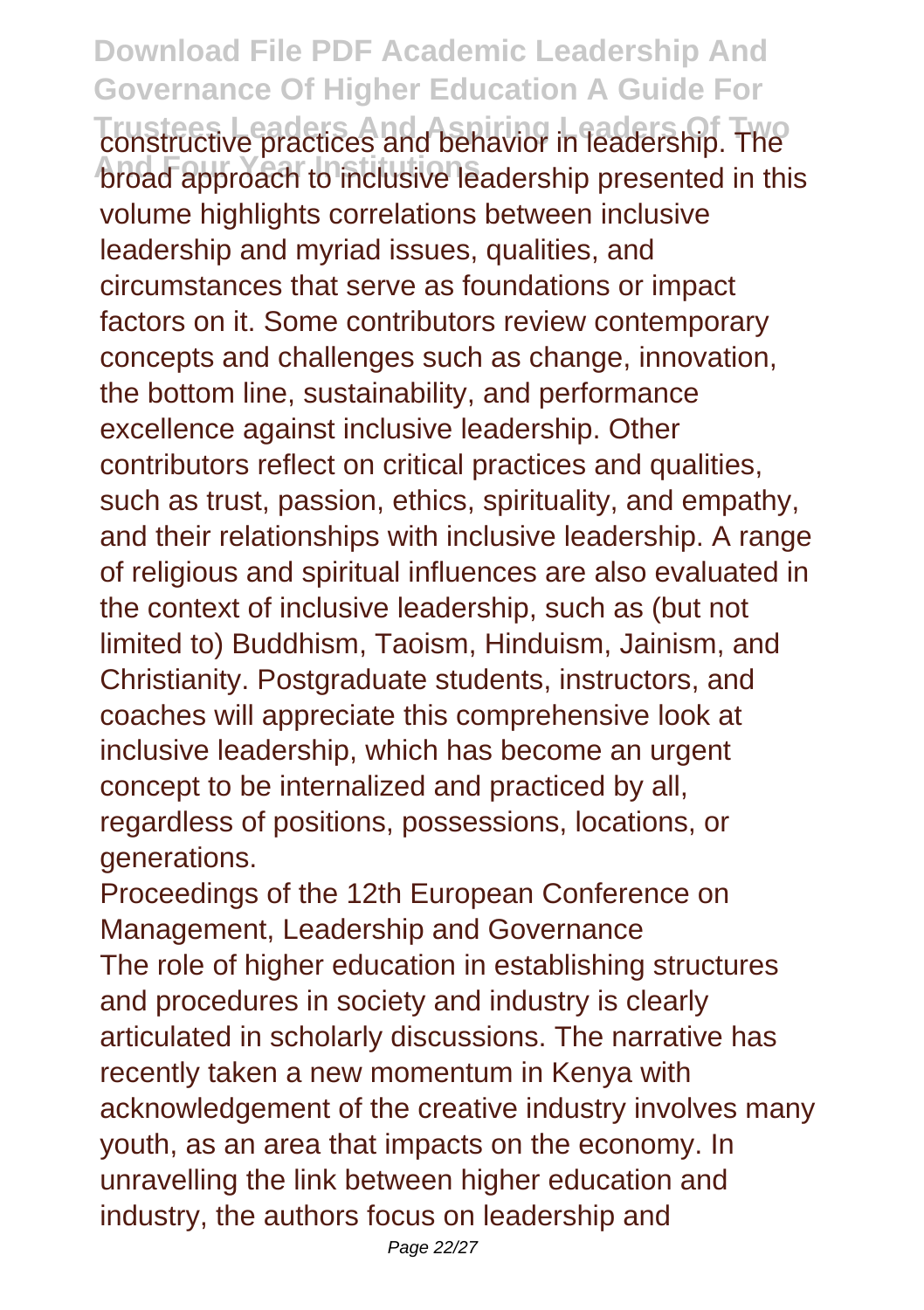**Download File PDF Academic Leadership And Governance Of Higher Education A Guide For Trustee in higher education and its expected and of** perceived contribution to the shaping of the creative industry. Through analysis of cases, the authors interrogate the processes and structures that govern the teaching and practice of the creative subjects, noting how these affect the creative industry in Kenya. This book approaches the creative disciplines from the perspectives of the students, lecturers and university administrators. The three voices provide a balanced view of what higher creative arts education in Kenya is. The multiple authorship of the book further provides a balanced account of the development of these disciplines in higher education, and their growth in industry. The key concepts here are the development of the creative industry and how higher education should contribute to the same.

This book explores the challenges leaders in intelligence communities face in an increasingly complex security environment and how to develop future leaders to deal with these issues. As the security and policy-making environment becomes increasingly complicated for decision-makers, the focus on intelligence agencies 'to deliver' more value will increase. This book is the first extensive exploration of contemporary leadership in the context of intelligence agencies, principally in the 'Five Eyes' nations (i.e. Australia, United States, United Kingdom, Canada, and New Zealand). It provides a grounded theoretical approach to building practitioner and researcher understanding of what individual and organisational factors result in better leadership. Using interviews from former senior intelligence leaders and a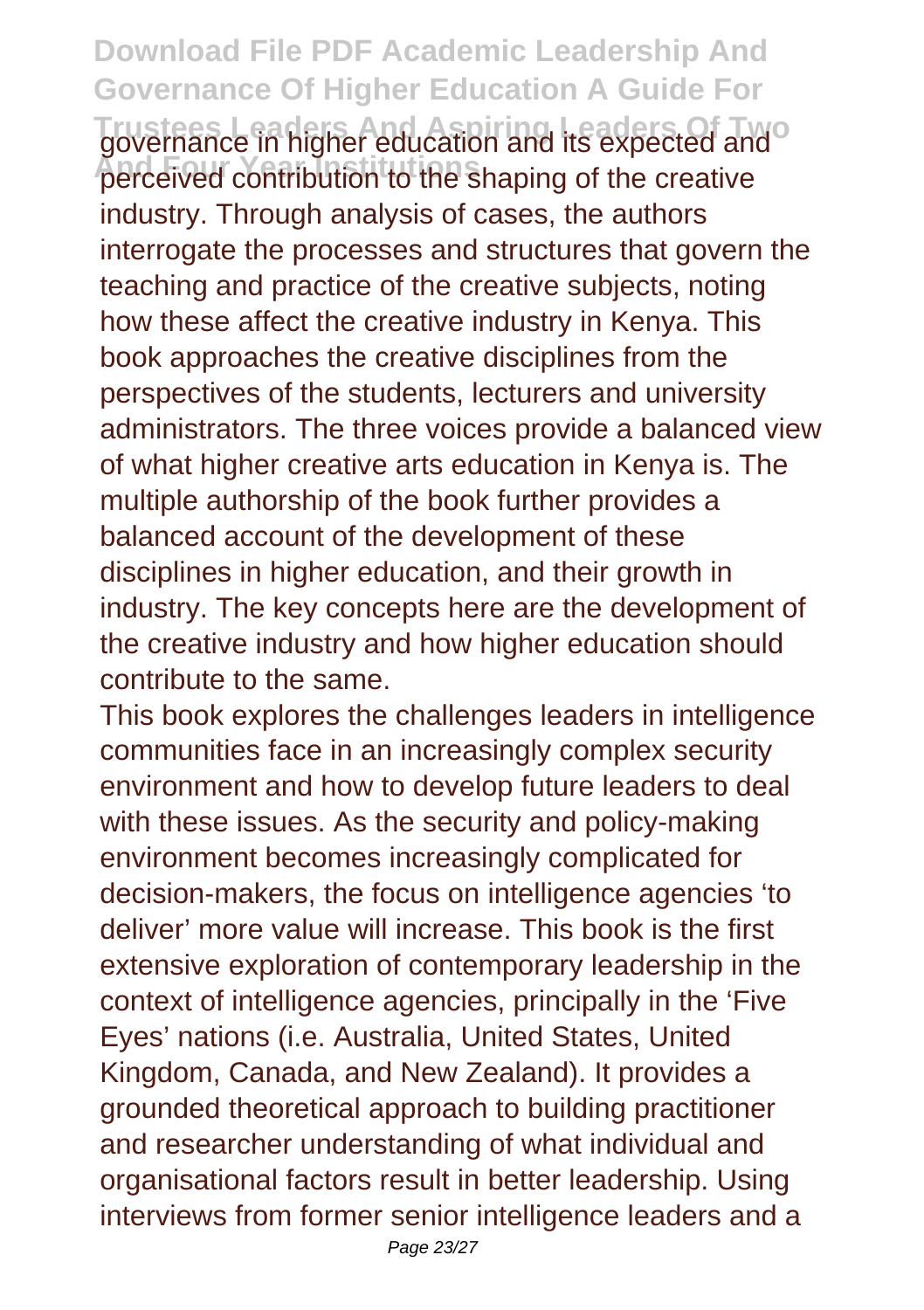**Download File PDF Academic Leadership And Governance Of Higher Education A Guide For Trustees of 208 current and former intelligence leaders, the And Four Year Institutions** work explores the key challenges that leaders will likely face in the twenty-first century and how to address these. It also explores what principles are most likely to be important in developing future leaders of intelligence agencies in the future. This book will be of much interest to students of intelligence studies, strategic studies, leadership studies, security studies, and international relations.

Situating strategic planning and budgeting within the organization and administration of higher education institutions, this text provides effective and proven strategies for today's change-oriented leaders. Bringing together distinguished administrators from two-year, four-year, public, and private colleges and universities, this volume provides both practical and effective guidance on the intricacies of the institutional structure, its functional activities, and contingency planning. Organization and Administration in Higher Education orients future administrators to the major areas of an academic institution and will assist higher education administrators in leading their institutions to excellence. New in this Second Edition: New chapters on the impact of Title IX and social media on higher education. Updated coverage throughout on politics, technology, budgeting, program planning, and institutional changes. New end-of-chapter discussion prompts.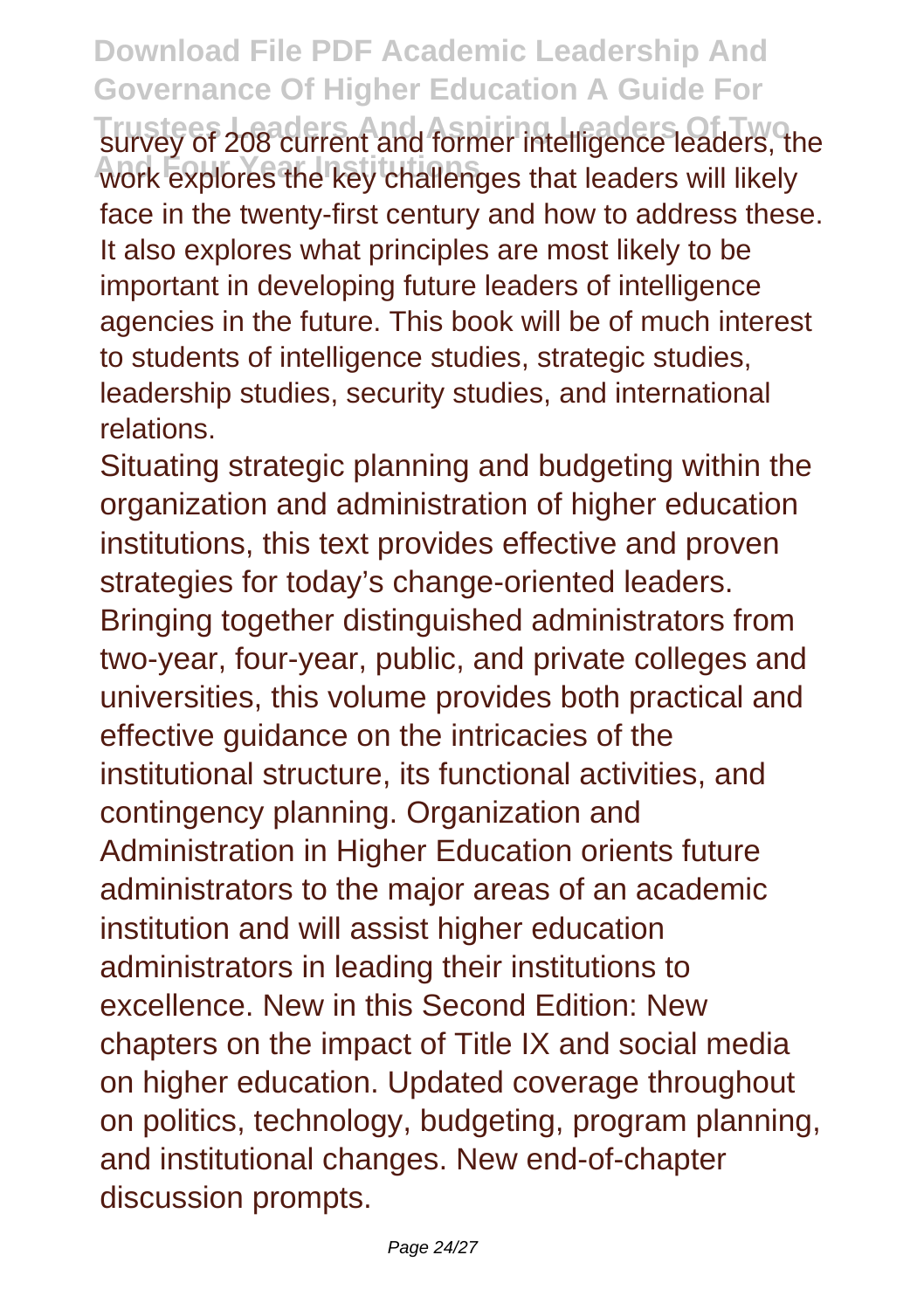**Download File PDF Academic Leadership And Governance Of Higher Education A Guide For Trustees Leaders And Aspiring Leaders Of Two** Strategic Leadership addresses deep and continuing **And Four Year Institutions** issues relating to strategy, governance, management, and leadership in higher education during a period of rapid change. Each of these themes is at the heart of current debates about the capacity of universities to respond to new expectations, market realities, reduced state funding, globalization, technology, and a long list of other challenges. Dealing with these issues can immobilize colleges and universities, or it can cause them to become so market-driven that they will sacrifice their own legacy of academic values. This book places strategic planning in a new conceptual framework that is oriented to interactive leadership rooted in human agency and values. It will assist academic professionals, stakeholders such as trustees, and students of higher education to better understand and use strategic planning as an effective process and as a method of collaborative leadership.

Gerber reflects on whether American colleges and universities will be able to retain their position of global preeminence in an increasingly market-driven environment, given that the system of governance that helped make their success possible has been fundamentally altered.

Residential colleges are the foundation on which US higher education is based. These institutions possess storied traditions fondly cherished by Page 25/27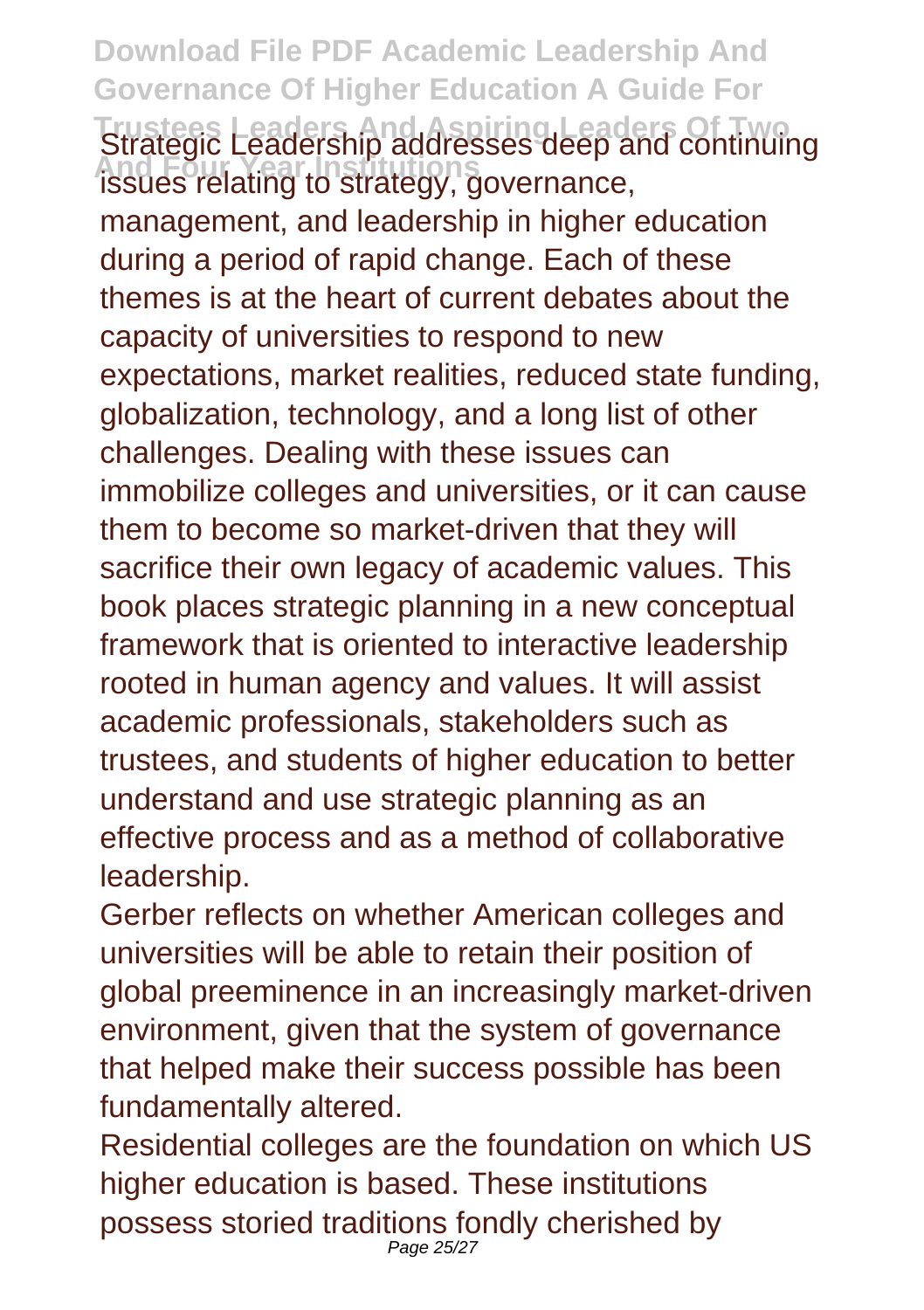**Download File PDF Academic Leadership And Governance Of Higher Education A Guide For Trustees Leaders And Aspiring Leaders Of Two** students, alumni, and faculty. There is no denying, **And Four Year Institutions** however, that all colleges today struggle with changing consumer preferences, high sticker prices, and aging infrastructure. Technological and pedagogical alternatives—not to mention growing political pressure—present complex challenges. What can colleges and smaller universities do to stay relevant in today's educational and economic climate? In their concise guide, How to Run a College, Brian C. Mitchell and W. Joseph King analyze how colleges operate. Widely experienced as trustees, administrators, and faculty, they understand that colleges must update their practices, monetize their assets, and focus on core educational strategies in order to build strong institutions. Mitchell and King offer a frank yet optimistic vision for how colleges can change without losing their fundamental strengths. To survive and become sustainable, they must be centers of dynamic learning, as well as economic engines able to power regional, state, and national economies. Rejecting the notion that American colleges are holdovers from a bygone time, How to Run a College shows instead that they are centers of experimentation and innovation that heavily influence higher education not only in the United States but also worldwide. "One of the best theoretical and applied analyses of university academic organization and leadership in print. This book is significant because it is not only Page 26/27